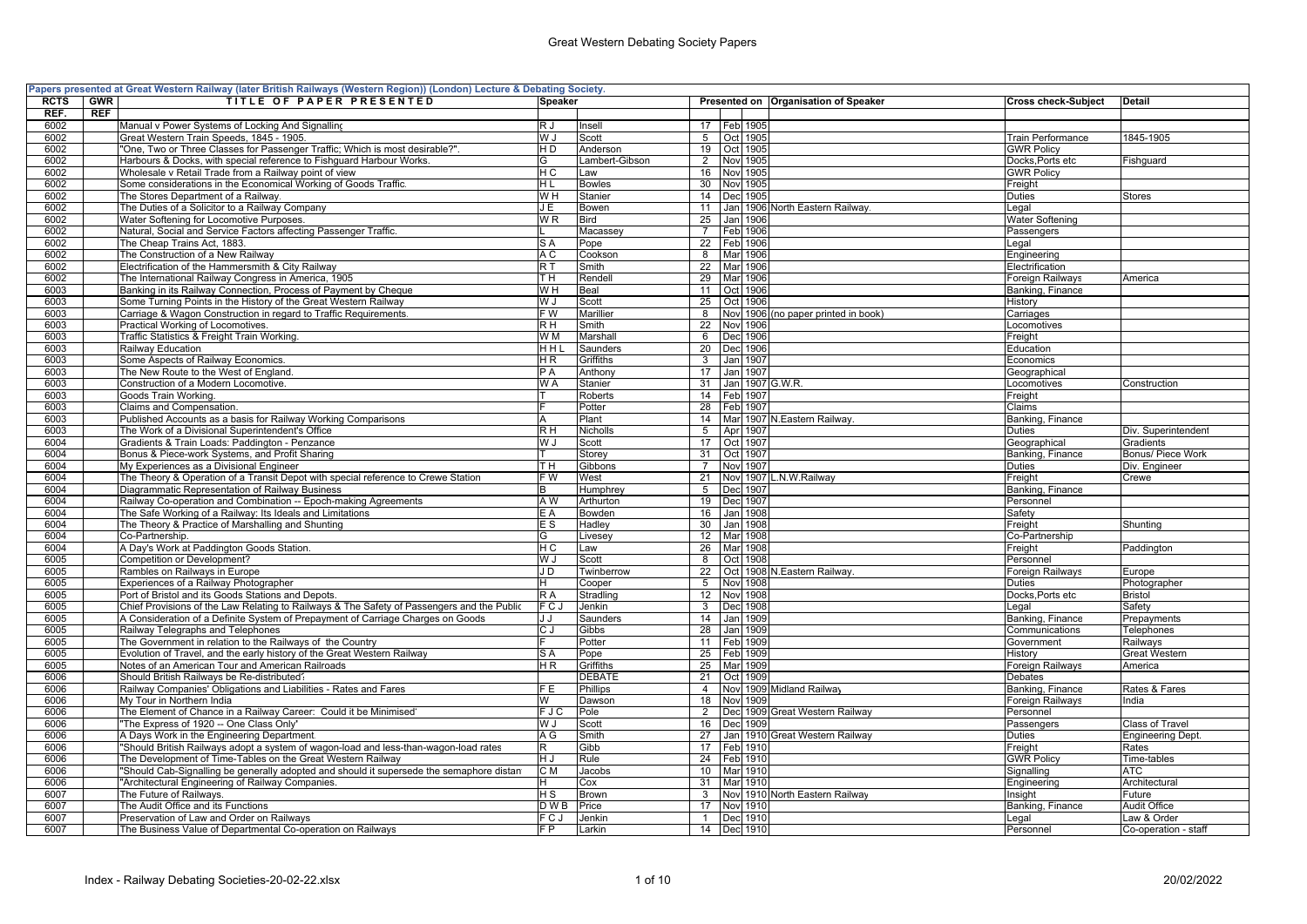| <b>RCTS</b> | GWR        | TITLE OF PAPER PRESENTED                                                                    | Speaker                                      |                 |                 |     |                 | Presented on Organisation of Speaker     | Cross check-Subject     | <b>Detail</b>                  |
|-------------|------------|---------------------------------------------------------------------------------------------|----------------------------------------------|-----------------|-----------------|-----|-----------------|------------------------------------------|-------------------------|--------------------------------|
| REF.        | <b>REF</b> |                                                                                             |                                              |                 |                 |     |                 |                                          |                         |                                |
| 6007        |            | A Dav's Work in the Swindon Foundry                                                         | A H                                          | Nash            |                 |     | 12 Jan 1911     |                                          | Duties                  | Swindon Foundry                |
| 6007        |            | The Economics of Safety.                                                                    | CВ                                           | <b>Byles</b>    | 19              |     |                 | Jan 1911 Lancashire & Yorkshire Railway  | Safety                  |                                |
| 6007        |            | The GWR Penny Time-Book as it is, and as it might be.                                       | U. W                                         | Scott           | 26              |     | Jan 1911        |                                          | <b>GWR Policy</b>       | Penny-time book                |
| 6007        |            | Train Lighting by Electricity.                                                              | M G                                          | Tweedie         |                 |     | 9 Feb 1911      |                                          | Electricity             | <b>Train Lighting</b>          |
| 6007        |            | Train Control System -- What are its advantages?                                            | ΕS                                           | Hadley          |                 |     | 23 Feb 1911     |                                          | Signalling              | <b>Train Control</b>           |
| 6007        |            | Goods Under Mark                                                                            | $\overline{W}$ F                             | Wilson          | $\overline{9}$  |     | Mar 1911        |                                          | Freight                 | Goods under mark               |
| 6008        |            | The Track Circuit: its application to Automatic Signalling, and its bearing upon rule 55    | G H                                          | Crook           |                 |     | 26 Oct 1911     |                                          | Sianallina              | <b>Track Circuits</b>          |
| 6008        |            | Interior Davlight Illumination of Railway Offices                                           | $\overline{R}$ S                             | <b>Biram</b>    | $\overline{2}$  |     |                 | Nov 1911 North Eastern Railway           | <b>GWR Policy</b>       | Office lighting                |
| 6008        |            | Coal Mining.                                                                                | н                                            | Perkin          | 16              |     |                 | Nov 1911 Great Central Railway           | Coal Mining             |                                |
| 6008        |            |                                                                                             | J W                                          | Enser           | 30              |     |                 |                                          |                         |                                |
|             |            | The Public and the Luggage Question                                                         |                                              |                 |                 |     | Nov 1911        |                                          | Passengers              | Luggage                        |
| 6008        |            | Suburban Travel--- Particularly Great Western.                                              | WJ                                           | Scott           | $\overline{7}$  |     | Dec 1911        |                                          | Passengers              | Suburban Travel                |
| 6008        |            | Local Government and Taxation.                                                              | $\overline{F}$ W                             | Showers         | 11              |     | Jan 1912        |                                          | Government              | Taxation                       |
| 6008        |            | The Construction and Maintenance of the Permanent Way                                       | L R                                          | Wood            | 25              |     | Jan 1912        |                                          | Enaineerina             | Permanent Wav                  |
| 6008        |            | Conciliation and Arbitration                                                                | $\overline{R}$ $\overline{R}$ $\overline{P}$ | Glover          | 8               |     | Feb 1912        |                                          | Personnel               | Arbitration                    |
| 6008        |            | The Commercial Geography of the Great Western Railway                                       | W S                                          | Parnell         | 22              |     | Feb 1912        |                                          | Geographical            | Commercial GWR                 |
| 6008        |            | The Arrangement of Engine Power for Train Working                                           | W A                                          | Stanier         | $\overline{7}$  |     | Mar 1912        |                                          | Locomotives             | <b>Utilisation</b>             |
| 6009        |            | Simplification of Railway Methods                                                           |                                              | Rowbottom       | $\overline{7}$  |     |                 | Nov 1912 Great Central Railway           | <b>GWR Policy</b>       | Methods                        |
| 6009        |            | Parliamentary Procedure in the Promotion of Railway Bills                                   | F H                                          | Graveson        | 19              |     |                 | Nov 1912 North Eastern Railway           | Legal                   | <b>Railway Bills</b>           |
| 6009        |            | Railway Accidents: Some facts and Figures: Are preventive measures possible?                | HD                                           | Anderson        |                 |     | 19 Dec 1912     |                                          | Accidents               | <b>Statistics</b>              |
| 6009        |            | Is the Telephone the best Medium for Train-Working and General Railway Communicatior        |                                              | Gibbs           | $\overline{2}$  |     | Jan 1913        |                                          | Communications          | Telephones                     |
| 6009        |            | How British Railways strike a New Recruit. Are they well Organised                          | R T                                          | Smith           | 16              |     | Jan 1913        |                                          | Personnel               | <b>New Recruits</b>            |
| 6009        |            | Is a Profit-sharing or Co-partnership Scheme applicable to Railway Companies'               | E S                                          | Hadley          | 30 <sup>2</sup> |     | Jan 1913        |                                          | Banking, Finance        | Profit-sharing                 |
| 6009        |            | The Railway Companies (Accounts and Returns) Act, 1911                                      | CН                                           | Newton          |                 |     | 13   Feb   1913 |                                          | Legal                   | Accounts Act 1911              |
| 6009        |            | The Load Gauge and some exceptional loads                                                   | FCJ                                          | Warren          | 27              |     | Feb 1913        |                                          | Freight                 | Loading Gauge                  |
| 6009        |            | The Great Western Railway in South Wales.                                                   |                                              | <b>Roberts</b>  |                 |     | 13 Mar 1913     |                                          | Geographical            | South Wales                    |
| 6009        |            |                                                                                             |                                              |                 | 27              |     | Mar 1913        |                                          |                         | Goods Staion                   |
|             |            | Management of a First Class Goods Station.                                                  |                                              | Ford            |                 |     |                 |                                          | Duties                  |                                |
| 6010        |            | The Part to be played by Railways in the Revival of British Agriculture                     | A W                                          | Arthurton       | 30              |     | Oct 1913        |                                          | Agriculture             | Railways                       |
| 6010        |            | The Purchase and Distribution of Railway Materials. With notes on American Practice         | W H                                          | Stanier         | 13              |     | Nov 1913        |                                          | Duties                  | Purchasing/ Issues             |
| 6010        |            | Should we Electrify?                                                                        | W J                                          | Scott           | $\overline{4}$  |     | Dec 1913        |                                          | Electricity             | Future Use                     |
| 6010        |            | Are Railway Companies Unduly Handicapped by their Statutory Obligations                     | FRE                                          | Davis           | 18              |     | Dec 1913        |                                          | Legal                   | Stat. Obligations              |
| 6010        |            | The Use of Freight Rolling Stock.                                                           | W                                            | Thurgood        | 8               |     |                 | Jan 1914 North Eastern Railway           | Freight                 | Utilisation of wagons          |
| 6010        |            | Would Regeneration of Inland Transportation by Water be in the Public Interest              | O J                                          | White           | 22              |     | Jan 1914        |                                          | <b>Inland Waterways</b> |                                |
| 6010        |            | The Commercial Mind.                                                                        |                                              | Hare            |                 |     | 11 Feb 1914     |                                          | Banking, Finance        |                                |
| 6010        |            | Reconstruction of Bridges.                                                                  |                                              | Gleadow         |                 |     | 19 Feb 1914     |                                          | Engineering             | <b>Bridge Repairs</b>          |
| 6010        |            | The Control of Engine Power                                                                 |                                              | <b>Roberts</b>  | 5 <sup>5</sup>  |     | Mar 1914        |                                          | Locomotives             | <b>Control of Power</b>        |
| 6010        |            | A Day and a Night at Paddington Station                                                     | нн                                           | Holbrook        | 19              |     | Mar 1914        |                                          | Duties                  | 24 hrs at Paddington           |
| 6016        |            | Some Possible Wavs of Railway Organisatior                                                  | U.W                                          | Scott           | 30 <sup>2</sup> |     | Oct 1919        |                                          | Personnel               | Organisation                   |
| 6016        |            | The Inland Navigations of England and Wales                                                 | HR.                                          | de Salis        | 13              |     | Nov 1919        |                                          | <b>Inland Waterways</b> | England & Wales                |
| 6016        |            | The Selection of Employees on the basis of Natural Fitness                                  | B <sub>M</sub>                               | Muscio          | 27              |     | Nov 1919        |                                          | Personnel               | <b>Selection &amp; Fitness</b> |
| 6016        |            | Is it likely that Enterprise in Road Transport will prove a Serious Competitor to Railways' | W                                            | Basham          | $\overline{11}$ |     | Dec 1919        |                                          | Railways                | Threat from Roads              |
| 6016        |            | Fatique in Railway Work: To what extent can it be eliminated                                | A W                                          | Arthurton       | $\mathbf{1}$    |     | Jan 1920        |                                          | Personnel               | Fatigue at work                |
| 6016        |            | "Is the Day far distant when electricity will supersede the use of steam for locomotion     | A <sub>R</sub>                               | Maslin          | 15              |     | 1920            |                                          | Electricity             |                                |
| 6016        |            |                                                                                             | G                                            |                 | 29              | Jan |                 |                                          |                         | Threat to steam                |
|             |            | Fuel Oil for Locomotives.                                                                   |                                              | Halv            |                 |     | Jan 1920        |                                          | Locomotives             | <b>Fuel Oil</b>                |
| 6016        |            | The Use of Freight Rolling Stock,                                                           | W                                            | Thurgood        |                 |     |                 | 12   Feb   1920 North Eastern Railway    | Freight                 | Utilisation of wagons          |
| 6016        |            | Labour-Aiding Appliances.                                                                   | G                                            | <b>Bulkeley</b> |                 |     | 26 Feb 1920     |                                          | Equipment               | Labour aiding                  |
| 6016        |            | A Day and Night in a National Filling Factory                                               | JH                                           | Morgan          | 11              |     | Mar 1920        |                                          | Duties                  | War time factory               |
| 6016        |            | The Data of Economics                                                                       | F W                                          | Showers         | 25              |     | Mar 1920        |                                          | Banking, Finance        | Economics Data                 |
| 6017        | 102        | Is Man a Machine?                                                                           |                                              | Chellew         | 14              |     |                 | Oct 1920 School of Economics             | Personnel               | Man v Machine                  |
| 6017        | 103        | The Supply of Railway Stores at Home and with the Forces                                    | FC                                           | Willis          | 28              |     | Oct 1920        |                                          | Duties                  | Supplies of stores             |
| 6017        | 104        | Making the Most of Existing Traffic Facilities by special attention to Working Details      | ΑA                                           | <b>Morris</b>   | 11              |     | Nov 1920        |                                          | <b>GWR Policy</b>       | Working details                |
| 6017        | 105        | Prussian State Railway Working.                                                             | F W                                          | Chubb           | 25              |     |                 | Nov 1920 Inter-Allied Railway Commission | Foreign Railways        | Prussia                        |
| 6017        | 106        | The Advantages of a Train Control System embracing All Stations                             |                                              | Seddon          | 9               |     |                 | Dec 1920 Lancashire & Yorkshire Railway  | Communications          | <b>Train Control</b>           |
| 6017        | 107        | "Compartments in British Railway Passenger Coaches. Should they be abolished?               |                                              | <b>DEBATE</b>   | 30              |     | Dec 1920        |                                          | Debates                 | Compartments                   |
| 6017        | 108        | South Africa-- a Land of Promise.                                                           | A H                                          | Tatlow          | 5               |     |                 | Jan 1921 South African Railways          | Foreign Railways        | South Africa                   |
| 6017        | 109        | Railway and Dock Working in the port of Calcutta                                            | ΗG                                           | Kerry           | 13              |     |                 | Jan 1921 Calcutta Port Trust             | Foreign Railways        | India                          |
| 6017        | 110        | "The Scientific Selection of Employees. Is it a practical scheme?"                          |                                              | <b>DEBATE</b>   | 27              |     |                 | Jan 1921 Cambridge University            | Debates                 | Selecting staff                |
| 6017        | 111        | British East Africa.                                                                        | FJ                                           | Gelsthorpe      | 10 <sup>1</sup> |     |                 | Feb 1921 Midland Railway                 | Foreign Railways        | East Africa                    |
| 6017        |            | 112 The Future of Freight Train Operation                                                   |                                              | O'Donoghue      |                 |     | 24   Feb 1921   |                                          |                         | Future plans                   |
|             |            |                                                                                             |                                              |                 |                 |     |                 |                                          | Freight                 |                                |
| 6017        |            | 113 How Restricting Output and Living on Capital lead to Famine                             | D.                                           | Monkswell       | $\mathbf{3}$    |     | Mar 1921        |                                          | Banking, Finance        |                                |
| 6017        | 114        | "Equality of Man and Woman. Is it a Retrograde Movement?"                                   |                                              | <b>DEBATE</b>   | 10 <sup>°</sup> |     | Mar 1921        |                                          | Debates                 | Equality                       |
| 6017        | 115        | Criticisms of Railway Travelling Facilities from the passenger's point of view              | H <sub>R</sub>                               | de Salis        |                 |     | 31 Marl 1921    |                                          | Passengers              | Criticisms by                  |
| 6018        | 138        | "Can Man Exercise any Control Over the Evolution of his Race?                               | W                                            | Hope-Jones      |                 |     |                 | 13 Oct 1921 Eton College                 |                         |                                |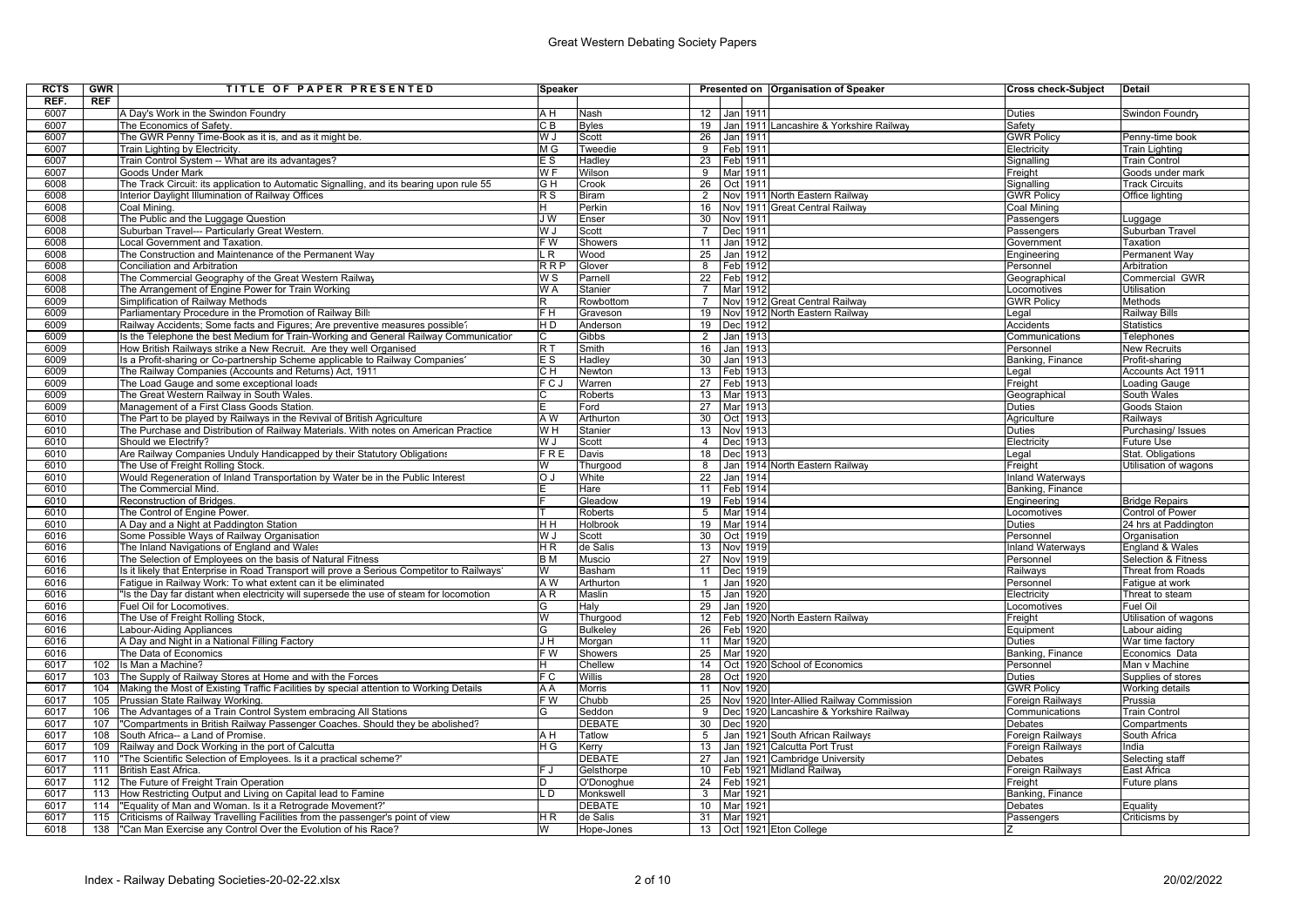| <b>RCTS</b> | <b>GWR</b> | TITLE OF PAPER PRESENTED                                                                 | Speaker          |                   |                 |             | Presented on Organisation of Speaker          | Cross check-Subject | <b>Detail</b>               |
|-------------|------------|------------------------------------------------------------------------------------------|------------------|-------------------|-----------------|-------------|-----------------------------------------------|---------------------|-----------------------------|
| REF.        | REF        |                                                                                          |                  |                   |                 |             |                                               |                     |                             |
| 6018        |            | 139 Economy of Effort in Industry.                                                       |                  | Farmer            | 27              |             | Oct 1921 Industrial Research Board            | Personnel           |                             |
| 6018        |            | 140 Handling Grain in the Canadian West                                                  | W L              | Payne             | 10 <sup>1</sup> |             | Nov 1921 Canadian Pacific Railway Co          | Foreign Railways    | Canada                      |
| 6018        | 141        | The Menace of Road Transport.                                                            | B F              | Tee               | 24              | Nov 1921    |                                               | Railways            | Threat from Roads           |
| 6018        |            | 142  "The Cost of Living: Can Individual Effort Bring it Down?"                          |                  | <b>DEBATE</b>     | 8               | Dec 1921    |                                               | Debates             | Cost of Living              |
| 6018        |            | 143   Will British Railway Grouping bring about American operating conditions'           |                  | Paton             | 22              |             | Dec 1921 Caledonian Railway                   | Railways            | Operating options           |
| 6018        | 144        | Railway Organisation.                                                                    |                  | Travis            | 12              |             | Jan 1922 Railway Gazette                      | Railways            | Organisation                |
| 6018        | 145        | Transport by Air.                                                                        |                  | Fowler            | 26              |             | Jan 1922 Midland Railway                      | Air Transport       | Overview                    |
| 6018        | 146        | Great Western Heirlooms.                                                                 | D V              | Levien            |                 | 9 Feb 1922  |                                               | History             | <b>Heirlooms</b>            |
| 6018        | 147        | Ocean Transport.                                                                         | HW               | Leslie            |                 |             | 24 Feb 1922 Roval Mail Steam Packet Co.       | Docks, Ports etc    | Ocean Transport             |
| 6018        | 148        | Esprit de Corps and Teamwork in Railway Service                                          |                  | Samways           | 23              | Mar 1922    |                                               | Personnel           | Teamwork                    |
| 6019        | 149        | Through the Panama Canal.                                                                | ΑS               | Watson            | 5 <sup>5</sup>  | Oct 1922    |                                               | Foreign Railways    | Panama Canal                |
| 6019        | 150        | London Railway Reconstruction                                                            | ΗJ               | Leaning           | 19              | Oct 1922    |                                               | Geographical        | London Railways             |
| 6019        |            | 151 Wireless in Every-day Life                                                           | T F              | Finucane          | $\overline{2}$  |             | Nov 1922 Selborne Society                     | Communications      | Wireless                    |
| 6019        | 152        | Working of Traffic to and from Paddington Station                                        | FR               | Potter            | 25              |             | Nov 1922 Div. Supt. London, GWR               | Duties              | <b>Traffic from Padd</b>    |
| 6019        | 153        | "Is !Divisional! Better than !Departmental! Organisation on Railways?"                   |                  | <b>DEBATE</b>     | 30              | Nov 1922    |                                               | Debates             | Div. v Department           |
| 6019        |            | 154 Economy in Goods Handling and Traffic Operation                                      | D <sub>R</sub>   | Lamb              | 14              |             | Dec 1922 Modern Transport Magazine            | Freight             | Handling                    |
| 6019        | 155        | Advantages of Electrification.                                                           | V L              | Raven             | $\overline{4}$  |             | Jan 1923 North Eastern Railway                | Electricity         | Advantages                  |
| 6019        | 156        | The Docks of the Great Western Railway.                                                  |                  | <b>Brown</b>      | 18              |             | Jan 1923 Chief Docks Manager. GWR             | Docks, Ports etc    | <b>GWR Owned</b>            |
| 6019        |            | 157 A Comparative Review of Heavy Suburban Passenger Train Operation by Steam & Electric | F V              | Russell           | $\mathbf{1}$    |             | Feb 1923 Great Eastern Railway                | Railways            | Steam v Electric            |
| 6019        | 158        | The Present Need for Industrial Stability                                                | F S              | <b>Button</b>     |                 |             | 15   Feb   1923 Industrial Conciliation Board |                     |                             |
| 6019        | 159        | The Why and Wherefore of Locomotive Design.                                              | F C              | Hall              | $\mathbf{1}$    |             | Mar 1923 Div. Loco Supt. Neath. GWR           | Locomotives         | Design                      |
| 6019        | 160        | "The Scientific Spirit in Transport: Is it Lacking?"                                     |                  | <b>DEBATE</b>     |                 | 15 Mar 1923 |                                               | Debates             | <b>Scientific Spirit</b>    |
| 6020        | 161        | Travel and Plant Hunting in Eastern Tibet                                                | F K              | Ward              |                 | 18 Oct 1923 |                                               | Foreign Railways    | <b>Eastern Tibet</b>        |
| 6020        | 162        | "The Case for and against Common User of Wagons"                                         |                  | <b>DEBATE</b>     | $\mathbf{1}$    |             | Nov 1923 L.N.E.Railway                        | Debates             | Common User Wagons          |
| 6020        | 163        | "How the Mind Works"                                                                     |                  | Dainow            | 15              | Nov 1923    |                                               |                     |                             |
| 6020        | 164        | World Labour Problems: The Work of the International Labour Office                       | JE               | Herbert           | 29              |             | Nov 1923 League of Nations Labour Off.        | Personnel           | <b>World Problems</b>       |
| 6020        | 165        | Ships, Docks and Dockisation of English Estuaries                                        |                  | Cutcliffe         | 13              |             | Dec 1923 GWR Newport                          | Docks, Ports etc    | <b>English Estuaries</b>    |
| 6020        | 166        | Railway Fares Reform.                                                                    |                  | <b>Birch</b>      | 3 <sup>1</sup>  | Jan 1924    |                                               | <b>GWR Policy</b>   | Fares                       |
| 6020        | 167        | The Aim of Education.                                                                    | J F              | Leaning           | 17              | Jan 1924    |                                               | Personnel           | Education                   |
| 6020        | 168        | The Evolution of the London Traffic Problem                                              |                  | Macassey          | $7^{\circ}$     | Feb 1924    |                                               | History             | ondon Traffic               |
| 6020        | 169        | The Work of an Engineering Division.                                                     | ΑS               | Quartermaine      | 28              | Feb 1924    |                                               | Duties              | <b>Engineering Division</b> |
| 6020        | 170        | Fitness for Life                                                                         | R E              | Meadows           | 6               |             | Mar 1924 (no paper printed in book)           | Personnel           | <b>Fitness</b>              |
| 6020        | 171        | Bulk-Handling Machinery at British and North American Ports                              | G                | Bulkeley          | 20              |             | Mar 1924 Docks Supt. Swansea. GWR             | Docks, Ports etc    | Handling Equip.             |
| 6021        |            | 172 Notes on a visit to the Sudan                                                        | $\overline{R}$ T | Smith             | 9               | Oct 1924    |                                               | Foreign Railways    | Sudan                       |
| 6021        | 173        | Seaport Equipment.                                                                       | G                | Bulkeley          | 23              |             | Oct 1924 Docks Supt. Swansea. GWR             | Docks,Ports etc     | Equipment                   |
| 6021        | 174        | Some Important Aspects of Railway Traffic Operation.                                     |                  | <b>Davies</b>     | 6               |             | Nov 1924 L.M.S. Railway, Derby                | <b>Duties</b>       | <b>Traffic Operation</b>    |
| 6021        |            | 175 Flying for Business or Pleasure.                                                     | WT               | Blake             | 20              |             | Nov 1924 Royal Air Force                      | Air Transport       |                             |
| 6021        | 176        | "The Railways Act, 1921-- Is it a Failure?"                                              |                  | Godfrev           | $\overline{4}$  | Dec 1924    |                                               | Legal               | Railways Act 1921           |
| 6021        |            | 177 Passenger Train Working in Relation to Road Motor Competition                        | E F              | Wilkinson         | 8               |             | Jan 1925 L.N.E.Railway                        | Railways            | Motor competition           |
| 6021        |            | 178 The Railwayman and the Public                                                        |                  | Marsh             | $\overline{22}$ |             | Jan 1925 GWR Swindon                          | Personnel           | Staff v Public              |
| 6021        | 179        | Advertising-- with Special Reference to Railway Publicity                                | D                | Richards          |                 | 5 Feb 1925  |                                               | Duties              | Advertising                 |
| 6021        | 180        | Prevention of Railway Accidents                                                          | H A              | Watson            | 19              |             | Feb 1925 L.N.E.Railway                        | Accidents           | Prevention                  |
| 6021        | 181        | Can Psychology Help in Railway Work                                                      | GΗ               | <b>Miles</b>      | 5 <sup>5</sup>  | Mar 1925    |                                               |                     |                             |
| 6021        | 182        | Railways and the Public                                                                  | A W              | <b>Beckett</b>    | 19              |             | Mar 1925 GWR Paddington                       | Passengers          |                             |
| 6022        |            | 183 The Birthplace of Railways                                                           | НC               | Charleton         | $\overline{8}$  | Oct 1925    |                                               | History             | <b>Birth of Railways</b>    |
| 6022        | 184        | The Railways of Australia & New Zealand                                                  |                  | Travis            | 22              |             | Oct 1925 The Railway Gazette                  | Foreign Railways    | Australia N.Zealand         |
| 6022        |            | 185 "The Railwayman and Citizenship"                                                     |                  | <b>DISCUSSION</b> | 5               | Nov 1925    |                                               | <b>Discussions</b>  | Citizenship                 |
| 6022        | 186        | The Maintenance of Waterways to Docks and Harbours                                       |                  | Carpmael          | 19              | Nov 1925    |                                               | Docks, Ports etc    | Maintenance                 |
| 6022        | 187        | The Organisation of a Goods Station.                                                     | G W              | <b>Jenkins</b>    | 3 <sup>1</sup>  |             | Dec 1925 Dist. Goods Manager, Cardiff         | Freight             | Organisation of Dep.        |
| 6022        | 188        | Air Transport.                                                                           | W S              | <b>Brancker</b>   | 17              |             | Dec 1925 Dir. Civil Aviation. Air Ministry.   | Air Transport       |                             |
| 6022        | 189        | The Future of Road Transport.                                                            | E S              | Shrapnell-Smith   | $\overline{7}$  |             | Jan 1926 Commercial Motors Users' Ass         |                     |                             |
| 6022        | 190        | The Channel Islands Service.                                                             |                  | Boyle             | 21              |             | Jan 1926 Traffic & Marine Agent. Weymouth     | Geographical        | Channel Islands             |
| 6022        | 191        | The Port of London.                                                                      | J H              | Estill            | $\overline{4}$  |             | Feb 1926 Port of London Authority             | Docks, Ports etc    | London                      |
| 6022        | 192        | "The Best Way of Obtaining and Retaining Traffic on the Railways.                        |                  | <b>DISCUSSION</b> |                 | 18 Feb 1926 |                                               | <b>Discussions</b>  | Retaining Traffic           |
| 6022        | 193        | The Mining Industry.                                                                     |                  | Hodges            | $\overline{4}$  |             | Mar 1926 Miners' International Federatior     | Mining Industry     | Overview                    |
| 6022        |            | 194 Detail, and Its Place in an Efficient Railway Organisation                           | W P              | Parnell           | 18              |             | Mar 1926 GWR Paddington                       | <b>GWR Policy</b>   | Attention to detail         |
| 6023        |            | 195 The Nord Railway of France: Pre-War and Post-War.                                    |                  | Carpmael          | $7^{\circ}$     |             | Oct 1926 GWR Paddington                       | Foreign Railways    | France                      |
| 6023        | 196        | How can the Railways foster a Trade Revival?                                             |                  | Marsh             | 21              |             | Oct 1926 GWR Swindon                          |                     |                             |
| 6023        | 197        | The Origin and Development of Indian Railways                                            |                  | Ross-Johnson      | $\overline{4}$  |             | Nov 1926 Port of Bristol Authority.           | Foreign Railways    | India                       |
| 6023        | 198        | Equality of Opportunity in the Railway Service                                           |                  | Rackley           | 18              |             | Novl 1926 GWR Birmingham                      | Personnel           | <b>Equal Opportunities</b>  |
| 6023        |            | 199 Factors in the Efficiency of North American Railways                                 | CER              | Sherrington       |                 |             | 2  Dec 1926 Cornell University                | Foreign Railways    | N.America                   |
| 6023        |            | 200 Wagons and their Ways.                                                               | H W              | Payne             |                 |             | 16  Dec 1926 GWR Paddington                   | Freight             | Wagons                      |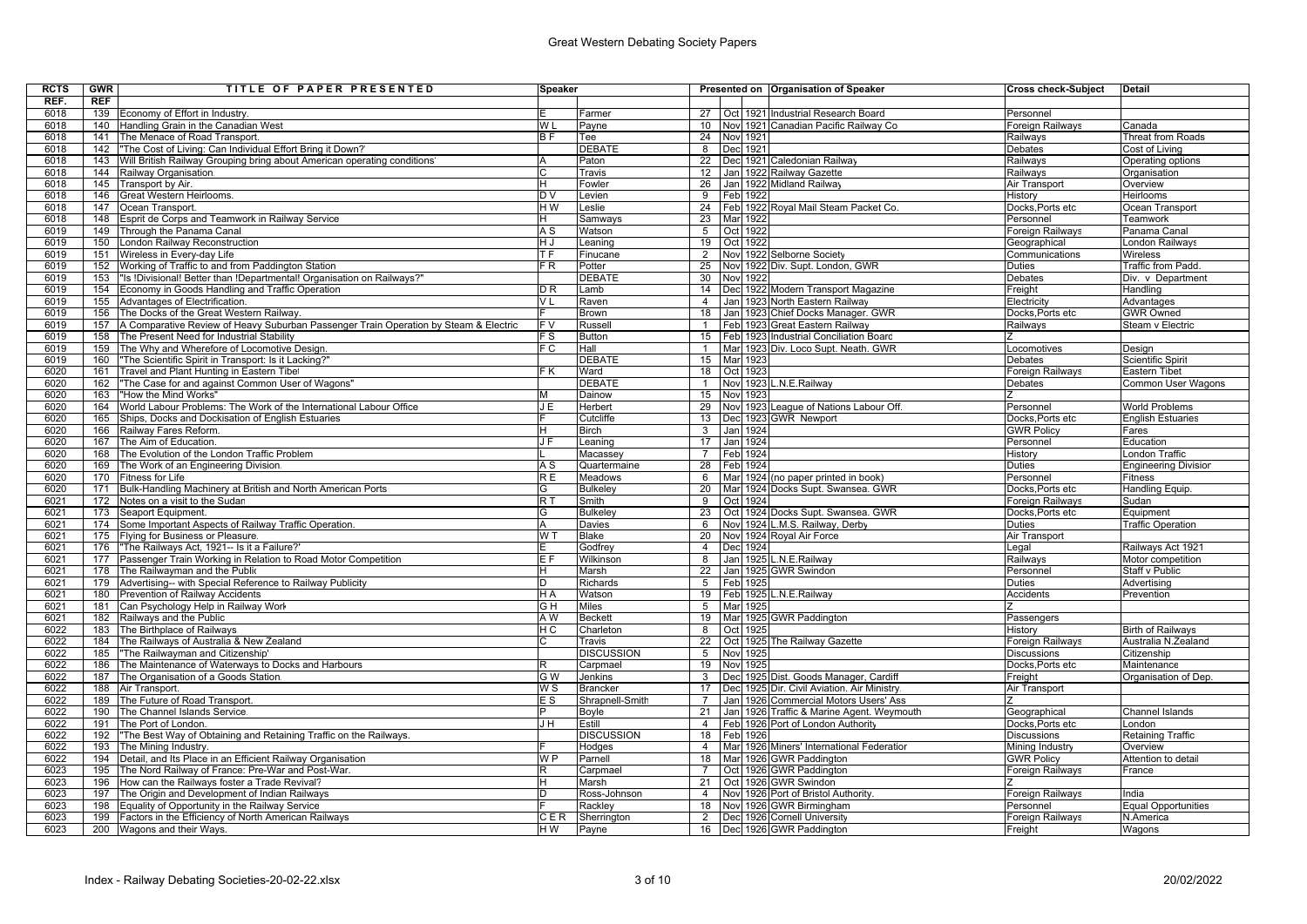| <b>RCTS</b> | <b>GWR</b> | TITLE OF PAPER PRESENTED                                                                           | Speaker          |                   |                 |                 | Presented on Organisation of Speaker       | <b>Cross check-Subject</b> | Detail                              |
|-------------|------------|----------------------------------------------------------------------------------------------------|------------------|-------------------|-----------------|-----------------|--------------------------------------------|----------------------------|-------------------------------------|
| REF.        | <b>REF</b> |                                                                                                    |                  |                   |                 |                 |                                            |                            |                                     |
| 6023        |            | 201 The Iron and Steel Industry and its Relation to Railways                                       | W J              | Larke             | 6               |                 | Jan 1927 Nat. Fed. Of Iron & Steel Manuf.  | Iron & Steel               | <b>Relation to Railways</b>         |
| 6023        | 202        | What Statistics and/or Other Data should a Station Master or Goods Agent have and Why              | H E              | <b>Banks</b>      | 20              | Jan 1927        |                                            |                            |                                     |
| 6023        | 203        | Signalling in Relation to Railway Operation                                                        | G H              | Crook             |                 |                 | 3 Feb 1927 GWR Reading Signal Works        | Signalling                 |                                     |
| 6023        | 204        | How can Road Transport Competition be Countered Most Effectively by the Railways                   | A W              | Arthurton         |                 |                 | 17   Feb 1927 Railway Companies Ass.       | Railways                   | Motor competition                   |
| 6023        | 205        | The Future of Electricity as Applied to Railways                                                   | м                | Macdonald         | 3               |                 | Mar 1927 GWR Swindon                       | Electricity                | <b>Future for Railways</b>          |
| 6023        | 206        | Have British Railways Progressed Sufficiently to meet the needs of Present Day Transport           | D V              | evien_            | 17              |                 | Mar 1927 GWR Paddington                    | Railways                   | Outlook appraisal                   |
| 6024        | 207        | A Railway Tour through South America                                                               |                  | Travis            | 6               |                 | Oct 1927 The Railway Gazette               | Foreign Railways           | S.America                           |
| 6024        | 208        | A Railway's !Selling! Activities-- from a Salesman's Point of View                                 | H G              | Selfridge         | 20              | Oct 1927        |                                            | <b>Duties</b>              | Salesman                            |
| 6024        | 209        | French Railway Signalling and Train Service Facilities                                             | A W              | <b>Beckett</b>    | 3               |                 | Nov 1927 GWR Paddington                    |                            | France                              |
| 6024        | 210        |                                                                                                    | E H              |                   | 17              |                 |                                            | Foreign Railways           |                                     |
|             |            | Geology of the Paddington - Penzance Line and its Relation to Scenery and Traffic                  |                  | Davison           |                 |                 | Nov 1927 School of Mines, Camborne.        | Geographical               | Geology                             |
| 6024        | 211        | Government and Economics.                                                                          | EJP              | <b>Bennett</b>    | $\mathbf{1}$    | Dec 1927        |                                            | Government                 | Economics                           |
| 6024        | 212        | <b>Hydraulic Power Production on Docks</b>                                                         | DE               | Cameron           | 15              |                 | Dec 1927 GWR Port Talbot.                  | Docks, Ports etc           | <b>Hydraulic Power</b>              |
| 6024        | 213        | Unification of Railways; Is it Desirable?                                                          |                  | Godfrey           | 5 <sup>5</sup>  |                 | Jan 1928 (no paper printed in book)        | Railways                   | Unification                         |
| 6024        | 214        | Concerning Great Western Passenger Train Special Traffic                                           |                  | Ravner-Smith      | 19              |                 | Jan 1928 GWR Paddington                    | <b>GWR Policy</b>          | Special traffic                     |
| 6024        |            | 215 A Survey of Railways.                                                                          |                  | Pick              | $\overline{2}$  |                 | Feb 1928 London Underground Railways       | Railways                   | Survey                              |
| 6024        |            | 216 American Locomotive History. Baltimore & Ohio Centenary Exhibition                             | W A              | Stanier           | 9               |                 | Feb 1928 (no paper printed in book)        | Foreign Railways           | America                             |
| 6024        | 217        | The Staff Department -- Its Work and Opportunities.                                                | H W              | Howard            | 16              |                 | Feb 1928 GWR Bristol                       | <b>Duties</b>              | <b>Staff Department</b>             |
| 6024        | 218        | Inland Waterways.                                                                                  | E M              | ewis.             |                 |                 | Mar 1928 Sharpness New Docks               | <b>Inland Waterways</b>    | Overview                            |
| 6024        | 219        | Railway Accounting and Finance                                                                     | CН               | Newton            |                 |                 | 15 Mar 1928 L.N.E.Railway                  | Banking, Finance           | Accounting                          |
| 6024        | 220        | "To What Extent is it practicable and desirable to introduce Co-partnership into the Rail Industry | ID V             | Levien            | 29              |                 | Mar 1928 GWR Paddington                    | Personnel                  | Co-partnership                      |
| 6025        | 221        | Great Western Ports.                                                                               |                  | <b>Brown</b>      | 18              |                 | Oct 1928 Chief Docks Manager. GWR          | Docks, Ports etc           | <b>Great Western</b>                |
| 6025        | 222        | Lighting -- particularly on the Great Western Railway                                              | G H              | Spittle           | $\mathbf{1}$    |                 | Nov 1928 GWR Paddington                    | Electricity                | Lighting                            |
| 6025        | 223        | Education and Industry                                                                             | W                | Graham            | 15              |                 | Nov 1928 Member of Parliament              |                            |                                     |
| 6025        | 224        | "Does Promotion in Commercial Life depend unduly on Seniority?                                     |                  | <b>DEBATE</b>     | 29              | Nov 1928        |                                            | <b>Debates</b>             | Promotions                          |
| 6025        | 225        | The Scope and Organisation of the Stores Department                                                | CА               | Plaister          |                 |                 | 13   Dec 1928 GWR Swindon                  | <b>Duties</b>              | <b>Stores Department</b>            |
| 6025        | 226        | Notes and Impressions on American Railroad Practice.                                               | R                | Carpmael          | 10 <sup>1</sup> |                 | Jan 1929 GWR Paddington                    | <b>Foreign Railways</b>    | America                             |
| 6025        | 227        | "Railway Advertising. Is it on right lines?"                                                       |                  | <b>DEBATE</b>     | 24              | Jan 1929        |                                            | Debates                    | Railway Advertising                 |
| 6025        | 228        | Round the Works at Swindon.                                                                        | ΚJ               | Cook              | $\overline{7}$  |                 | Feb 1929 (no paper printed in book)        | <b>Duties</b>              | Swindon Works                       |
| 6025        | 229        | The Relation of Civil Engineering to Transport Problems                                            | ΑS               | Quartermaine      | 21              | Feb 1929        |                                            | Engineering                | <b>Transport problems</b>           |
| 6025        | 230        | The German State Railway                                                                           | LJL              | Leaning           | $\overline{7}$  |                 | Mar 1929 GWR Paddington                    | Foreign Railways           | Germany                             |
| 6025        | 231        | How should the Railway Companies avail themselves of their newly-acquired Road Powers              | S G              |                   |                 | 21 Mar 1929     |                                            |                            |                                     |
| 6026        | 232        | The Debating Society's Quarter-Centenary                                                           | F J C            | Hearn<br>Pole     | $\mathbf{3}$    |                 | Oct 1929 GWR Paddington                    | <b>GWR Policy</b>          |                                     |
| 6026        | 233        |                                                                                                    | H J              | Mullett-Merrick   | 24              |                 |                                            |                            | 25 year report                      |
| 6026        | 234        | Changing from Screw to Automatic Couplers on the Japanese Railways                                 | H.               | Marsh             | $\overline{7}$  |                 | Oct 1929 Japanese Ministry of Railways     | Foreign Railways           | Japan                               |
|             |            | "That the Railway Specialist is of more value to the Company than the All-round Railwayman         |                  |                   |                 | Nov 1929        |                                            | Personnel                  | Specialist v Allrounder             |
| 6026        | 235        | Papermaking and Watermarking.                                                                      | W R              | Portal            | 21              |                 | Nov 1929 Portals Ltd.                      | Papermaking                | Watermarking                        |
| 6026        | 236        | Recent Developments in International Railway Questions                                             | НO               | Mance             | 5               | Dec 1929        |                                            | Railways                   | International                       |
| 6026        |            | 237 Features of Railway Operation                                                                  | F R              | Potter            | $2^{\circ}$     | Jan 1930        |                                            | <b>Duties</b>              | Railway Operation                   |
| 6026        | 238        | A Channel Tunnel?                                                                                  |                  | Godfrev           | 16              |                 | Jan 1930 GWR Paddington                    | <b>Channel Tunne</b>       |                                     |
| 6026        | 239        | The Work of the Engineering Department.                                                            | ΕG               | Matheson          | 30              | Jan 1930        |                                            | <b>Duties</b>              | <b>Engineering Dept</b>             |
| 6026        | 240        | "A Stimulus for Railway Passenger Travel: What will best provide it?"                              |                  | <b>DISCUSSION</b> |                 |                 | 14   Feb   1930 (no paper printed in book) | <b>Discussions</b>         | Passenger Travel                    |
| 6026        | 241        | The Rationalisation of Industry                                                                    |                  | Gibb              | 27              | Feb 1930        |                                            |                            |                                     |
| 6026        | 242        | Is it desirable that private (as distinct from railway) ownership of wagons should be abolished    | TН               | Hollingsworth     | 13              | Mar 1930        |                                            | Freight                    | Wagon ownership                     |
| 6027        | 243        | Railway Engineering in the Alps                                                                    | СJ               | Allen             | 23              | Oct 1930        |                                            | Foreign Railways           | Switzerland                         |
| 6027        | 244        | Getting and Keeping Business (Goods Department)                                                    | HW               | Payne             | 6               |                 | Novl 1930 District Goods Manager, Newport  | Freight                    | <b>Business success</b>             |
| 6027        | 245        | "Vocational Training of Railway Staff, Is there a need for extension?".                            |                  | <b>DEBATE</b>     | 20              | Nov 1930        |                                            | Debates                    | Vocational training                 |
| 6027        | 246        | The Great Western Railway Medical Department                                                       | $\overline{w}$ s | Sharpe            | $\overline{4}$  |                 | Dec 1930 Ch. Consulting Surgeon, GWR       | <b>Duties</b>              | Medical Dept.                       |
| 6027        | 247        | "That Effective Competition of Rail against Road Transport is hampered by Government.?"            |                  | <b>DISCUSSION</b> | 18              | Dec 1930        |                                            | <b>Discussions</b>         | Road v Rail                         |
| 6027        | 248        | Locomotive Development under three Chief Mechanical Engineers                                      | W A              | Stanier           | 15              |                 | Jan 1931 (no paper printed in book)        | Locomotives                | Development                         |
| 6027        |            | 249 The Management of an Important Passenger Station                                               | J W              | Enser             | 29              |                 | Jan 1931 GWR Birmingham                    | Duties                     | Station management                  |
| 6027        | 250        | The Progress and Prospects of Transport by Air.                                                    | SВ               | Collett           | 12 <sup>2</sup> |                 | Feb 1931 Ass. Secretary, GWR               | Air Transport              | Progress & Prospects                |
| 6027        | 251        | Goods Stations Accounts. Are Present Methods Too Costly                                            | F W              | Lampitt           | 26              |                 | Feb 1931 GWR Liverpool District            | Banking, Finance           | Goods Accounts                      |
| 6027        | 252        | The House of Commons.                                                                              | D                | Maclean           | 12 <sup>2</sup> | Mar 1931        |                                            |                            |                                     |
| 6027        | 253        | By What Means can the Company effectively extend the Scope of its Earning Powers                   | F A              | Cartwright        | 26              |                 | Mar 1931 GWR Shrewsbury                    | Banking, Finance           | Forward thinking                    |
| 6028        | 254        | Post Office Transport Arrangements.                                                                |                  | Lane              | 22              | Oct 1931 G.P.O. |                                            | Post Office                | <b>Transport needs</b>              |
| 6028        |            | 255 Railways and the Trade Depression                                                              | CER              | Sherrington       | 5               |                 | Nov 1931 Railway Research Service          | Railways                   | <b>Trade Depression</b>             |
| 6028        | 256        | The Port of London.                                                                                | AΕ               | Wildev            | 19              |                 | Nov 1931 Port of London Authority          | Docks, Ports etc           | London                              |
| 6028        | 257        |                                                                                                    | PLE              |                   | 3               | Dec 1931        |                                            |                            |                                     |
| 6028        |            | Some aspects of the Law of Carriage by Railways                                                    |                  | Rawlins           | 17              |                 |                                            | Legal                      | Carriage by railways<br>Rail Travel |
|             | 258        | "By What Means can Railway Travel be made more attractive to the Public?"                          |                  | <b>DISCUSSION</b> |                 | Dec 1931        |                                            | <b>Discussions</b>         |                                     |
| 6028        |            | 259 Automatic Train Control.                                                                       | G H              | Crook             | 14              |                 | Jan 1932 GWR Reading Signal Works          | Signalling                 | A.T.C.                              |
| 6028        | 260        | What Adjustments or Developments are desirable in British Railway Charges & Admin Costs            | L F.             | Westcott          | 28              | Jan 1932        |                                            | Banking, Finance           | Admin Costs                         |
| 6028        |            | 261  "That Electrification of Main Line Railways should be undertaken without delay                |                  | <b>DEBATE</b>     |                 | 11   Feb 1932   |                                            | Debates                    | Electrification                     |
| 6028        |            | 262 A Visit to New York.                                                                           | G E              | Orton             |                 | 25 Feb 1932     |                                            | <b>Foreign Railways</b>    | New York                            |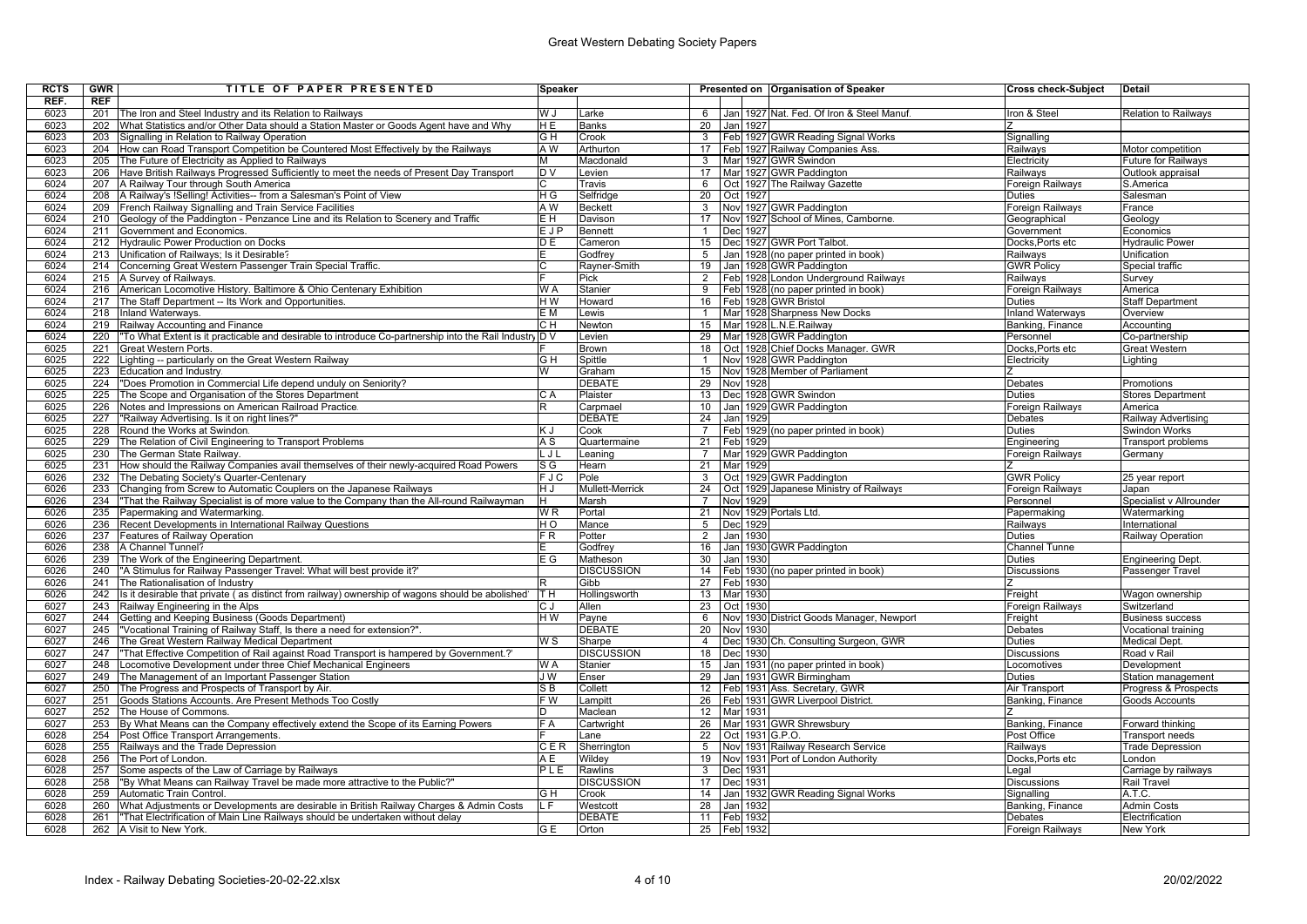| RCTS         | <b>GWR</b> | TITLE OF PAPER PRESENTED                                                                                                                               | Speaker          |                               |                 |     | Presented on Organisation of Speaker                         | Cross check-Subject              | <b>Detail</b>                             |
|--------------|------------|--------------------------------------------------------------------------------------------------------------------------------------------------------|------------------|-------------------------------|-----------------|-----|--------------------------------------------------------------|----------------------------------|-------------------------------------------|
| REF.         | REF        |                                                                                                                                                        |                  |                               |                 |     |                                                              |                                  |                                           |
| 6028         |            | 263 Great Western Railway Cartage Activities.                                                                                                          | A J              | Pragnell                      |                 |     | 10 Mar 1932                                                  | <b>GWR Policy</b>                | Cartage Activities                        |
| 6029         | 264        | Brunel. The First Engineer of The Great Western Railway Company                                                                                        |                  | Carpmael                      |                 |     | 20 Oct 1932 Chief Engineer, GWR                              | History                          | I.K.Brunel                                |
| 6029         | 265        | The Storing and Seasoning of Timber used by a Railway Company                                                                                          | S <sub>N</sub>   | Matthews                      | $\mathbf{3}$    |     | Nov 1932 GWR Swindon                                         | Duties                           | Care of Timber                            |
| 6029         | 266        | "That a Unified British Railway System would be in the National Interest".                                                                             |                  | <b>DEBATE</b>                 | 17              |     | Nov 1932                                                     | <b>Debates</b>                   | Nationalisation                           |
| 6029         | 267        | The Maintenance of Personal Relations in Modern Industry                                                                                               |                  | Melchett                      | $\mathbf{1}$    |     | Dec 1932                                                     | Personnel                        | Relations                                 |
| 6029         | 268        | "Will the Institution of Tariffs by the British Government increase the Prosperity of Home Railway                                                     |                  | <b>DISCUSSION</b>             | 15              |     | Dec 1932                                                     | Discussions                      | Tariffs                                   |
| 6029         | 269        | Recent Developments in Railway Operation                                                                                                               |                  | Matthews                      | 12              |     | Jan 1933 GWR Paddington                                      | Railways                         | Operations                                |
| 6029         | 270        | Lighterage in the Port of London                                                                                                                       | F W              | Tipton                        | 26              |     | Jan 1933 Assoc. of Master Lightermen                         | Docks.Ports etc                  | Literage, London                          |
| 6029         | 271        | By What Means can the individual and Co-operative efficiency of Railway Staff be Enhanceo                                                              | B H              | <b>Bristow</b>                | 9               |     | Feb 1933 GWR Oswestry                                        | Personnel                        | Efficiency                                |
| 6029         | 272        | Some Aspects of the Commercial Developments of British Railways                                                                                        | F A              | Cartwright                    | $\overline{9}$  |     | Mar 1933 GWR Shrewsbury                                      | Railways                         | <b>Commercial Activity</b>                |
| 6029         | 273        | "The Railway Service from the Young Clerk's Point of View.                                                                                             |                  | <b>DISCUSSION</b>             | 23              |     | Mar 1933                                                     | Discussions                      | Youth service                             |
| 6030         | 274        | Some Present-Day Methods of Construction and Maintenance                                                                                               | A S              | Quartermaine                  | 19              |     | Oct 1933 GWR Paddington                                      | Engineering                      | Methods                                   |
| 6030         | 275        | <b>Continental Railways</b>                                                                                                                            | W A              | Willox                        | $\overline{2}$  |     | Nov 1933 The Railway Gazette                                 | Foreign Railways                 | European                                  |
| 6030         | 276        | Coal in Relation to Transport and Power                                                                                                                |                  | Acworth                       | 16              |     | Nov 1933                                                     | Coal                             | <b>Transport &amp; Power</b>              |
| 6030         | 277        | "Competitive Examination as a Basis for Promotion in the Railway Service.                                                                              |                  | <b>DISCUSSION</b>             | 30              |     | Nov 1933                                                     | Discussions                      | Promotions                                |
| 6030         | 278        | "That a Man of Outstanding Merit must succeed in the Railway Service."                                                                                 |                  | <b>DEBATE</b>                 | 14              |     | Dec 1933                                                     | Debates                          | Merits = Success                          |
| 6030         | 279        | Keeping abreast of the Times in the Goods Department                                                                                                   | HW               | Payne                         | 11              |     | Jan 1934                                                     | Freight                          | Overview                                  |
| 6030         | 280        | Should the Company's Departmental System be Modified? If so, how and why                                                                               | E E              | Potter                        | 25              |     | Jan 1934 GWR Gloucester                                      | <b>GWR Policy</b>                | Departmental System                       |
| 6030         | 281        | The Present Position in Foreign Countries as between Railways and States                                                                               | CER              | Sherrington                   | 8               |     | Feb 1934 Railway Research Service                            | Foreign Railwavs                 | General                                   |
| 6030         | 282        | The Work of the Surveyor's and Estate department.                                                                                                      | F C.             | Hockridge                     | 8               |     | Mar 1934                                                     | Duties                           | <b>Surveyors &amp; Estates</b>            |
| 6030         | 283        | A Passenger's Criticisms of British Railways.                                                                                                          | G N              | Mount                         | $\overline{22}$ |     | Mar 1934                                                     | Passengers                       | Criticisms                                |
| 6031         | 284        | Railway Publicity                                                                                                                                      | G E              | Orton                         |                 |     | 18 Oct 1934                                                  | Duties                           | Publicity                                 |
| 6031         | 285        | "That the Present System of Classification of Clerical Positions has proved unsatisfactory.                                                            |                  | <b>DEBATE</b>                 | $\mathbf{1}$    |     | <b>Nov</b> 1934                                              | Debates                          | <b>Grading staff</b>                      |
| 6031         | 286        | Making the Best Use of the Nation's Coal                                                                                                               | WR               | Gordon                        | 15              |     | Nov 1934 Coal Utilisation Counci                             | Coal                             | Utilisation                               |
| 6031         | 287        | Getting and Holding Traffic.                                                                                                                           | F W              | Lampitt                       | 29              |     | Nov 1934                                                     | Freight                          | Obtain & Hold traffic                     |
| 6031         | 288        | "That the Cult of Efficiency is a Menace to the Best Traditions of our Civilisation                                                                    |                  | <b>DEBATE</b>                 | 13              |     | Dec 1934                                                     | Debates                          | Efficiency                                |
| 6031         | 289        | The Evolution of Railway Passenger Train Transport                                                                                                     | H J              | Peacock                       | 10 <sup>1</sup> |     | Jan 1935 GWR Worcester                                       | History                          | Passenger trains                          |
| 6031         | 290        | New Demands for Transport: How they may be created and developed profitably by the GWR B S                                                             |                  | Potter                        | 24              |     | Jan 1935                                                     | Railways                         | New Demands                               |
| 6031         | 291        | Railway Electrification in Italy and Switzerland                                                                                                       | GAB              | Leishman                      | $\overline{7}$  |     | Feb 1935 L.M.& Scottish Railway                              | Foreign Railways                 | <b>Italy Switzerland</b>                  |
| 6031         | 292        | Three Hundred Years of Transport: The Story of Pickfords.                                                                                              | S H              | James                         | $\overline{7}$  |     | Mar 1935 Pickfords Ltd.                                      | Pickfords                        | History of                                |
| 6031         | 293        | "That Intelligent Youth is to be Preferred to Experienced Age."                                                                                        |                  | <b>DISCUSSION</b>             | 21              |     | Mar 1935                                                     | <b>Discussions</b>               | Youth v Age                               |
| 6032         | 294        | <b>Commercial Air Transport</b>                                                                                                                        | G O              | Waters                        | 17              |     | Oct 1935 Railway Air Services Ltd                            | Air Transport                    | Commercia                                 |
| 6032         | 295        | The Trader's View in regard to Transport by Rail and Road                                                                                              | J J              | Hughes                        |                 |     | 31 Oct 1935                                                  |                                  |                                           |
| 6032         | 296        | Transport Observations on a World Tour.                                                                                                                | A W              | Arthurton                     |                 |     | 14 Nov 1935                                                  | Foreign Railways                 | <b>World Tour</b>                         |
| 6032         | 297        | The Principles of Commerce.                                                                                                                            |                  | Goodenough                    | 12              |     | Dec 1935                                                     | Banking, Finance                 | <b>Principles</b>                         |
| 6032         | 298        | "That Security of Employment is a Deterrent to Progress.                                                                                               |                  | <b>DEBATE</b>                 | 9               | Jan | 1936                                                         | Debates                          | Security v Progress                       |
| 6032         | 299        | The G.W.R.as an index of National Economic Development throughout the century of its exister H                                                         |                  | Marsh                         | 23              |     | Jan 1936 GWR Swindon                                         | History                          | Economic review                           |
| 6032         | 300        | Some Features of the Steam Locomotive.                                                                                                                 | H G              | Johnson                       | 6               |     | Feb 1936 GWR Swindon                                         | Locomotives                      | Features of                               |
| 6032         | 301        | "That Clerical Work at Stations is of more Value than that at District and Head Office."                                                               |                  | <b>DEBATE</b>                 | $5\overline{5}$ |     | Mar 1936                                                     | Debates                          | Clerical work                             |
| 6032         | 302        | "That Employees should be paid what their Individual Services are deemed to be worth'                                                                  |                  | <b>DISCUSSION</b>             |                 |     | 19 Mar 1936                                                  | Discussions                      | Pay and worth                             |
| 6033         | 303        | The Flow of Peoples.                                                                                                                                   | W W              | Wakefield                     |                 |     | 15 Oct 1936                                                  |                                  |                                           |
| 6033         | 304        | "That Travel is Inimical to a Contented Mind"                                                                                                          |                  | <b>DEBATE</b>                 | 29              |     | Oct 1936                                                     | Debates                          | Travel                                    |
| 6033         | 305        | The History and Functions of Railway police                                                                                                            |                  | <b>Stephens</b>               | 12 <sup>°</sup> |     | Nov 1936 Chief of Police GWR                                 | Duties                           | Police Dept.                              |
| 6033         | 306        | Women's Place in Business. Should it be extended or curtailed                                                                                          |                  | Gardner                       | 19              |     | Nov 1936 GWR Swindon                                         | Personnel                        | Women staf                                |
| 6033         | 307        | Interesting Aspects of the South Wales Coal Trade.                                                                                                     | ER.              | Evans                         | 10 <sup>1</sup> |     | Dec 1936 Powell Duffryn Ass.Colleries.                       | Coal                             | South Wales                               |
| 6033         | 308        | The Working of Paddington Passenger Station.                                                                                                           | $\overline{F}$ W | Green                         | $\overline{7}$  |     | Jan 1937 GWR Paddington                                      | Duties                           | <b>Paddington Station</b>                 |
| 6033         | 309        | South Wales: A Survey of its trade and resources with special reference to transport                                                                   | L F              | Westcott                      | 21              |     | Jan 1937 GWR Paddington                                      | Geographical                     | South Wales                               |
| 6033         | 310        | "That the Southward Trend of British Industry is to be Deplored"                                                                                       |                  | <b>DEBATE</b>                 | $\overline{4}$  |     | Feb 1937                                                     | Debates                          | Flow of people South                      |
| 6033         | 311        | Personnel and Goods Department Problems                                                                                                                |                  | Blee                          | $\overline{4}$  |     | Mar 1937 GWR Shrewsbury                                      | Freight                          | Personnel                                 |
| 6033         | 312        | "Railway Salesmanship; How can it be Improved?"                                                                                                        |                  | <b>DISCUSSION</b>             | 18              |     | <b>Mar</b> 1937                                              | Discussions                      | Salesmanship                              |
| 6034<br>6034 | 313<br>314 | Modern Electric Rolling Stock for Urban Operation<br>"That an Increase in the Sale of Railway Transport is to be sought more in Quality than in Price" | WSG              | <b>Baker</b><br><b>DEBATE</b> | 14<br>28        |     | Oct 1937 London Passenger Transport<br>Oct 1937              | Electricity<br>Debates           | <b>Urban Operation</b><br>Quality v Price |
|              |            |                                                                                                                                                        |                  |                               |                 |     |                                                              |                                  |                                           |
| 6034<br>6034 | 315<br>316 | Railway work in North China<br>The Working of Special Traffics                                                                                         | W O<br>D H       | Leitch                        | 11<br>2         |     | Nov 1937 Peiping Liaoning Railway<br>Dec 1937 GWR Paddington | Foreign Railways<br>Duties       | North China<br>Special Traffic            |
| 6034         | 317        | Some Engineering Works in France.                                                                                                                      |                  | Hawkeswood                    |                 |     |                                                              |                                  | France                                    |
| 6034         | 318        | Factors in the Working of Passenger and Freight Traffic in the Newport Division                                                                        |                  | Carpmael<br>Roberts           | 16<br>6         |     | Dec 1937 Chief Engineer, GWR<br>Jan 1938 GWR Newport         | Foreign Railways<br>Geographical | <b>Newport Operations</b>                 |
| 6034         | 319        | The Case for a Research Department in Railway Business                                                                                                 | S C              | Harvey                        | 20              |     | Jan 1938 GWR Paddington                                      | Railways                         | Research                                  |
| 6034         | 320        | Air Raid Precautions and the Great Western Railway                                                                                                     | JL               | Webster                       | 27              |     | Jan 1938                                                     | <b>GWR Policy</b>                | <b>Air Raid Precautions</b>               |
| 6034         | 321        | "That an increased use of Electric Traction for Main Line Working is Desirable"                                                                        |                  | <b>DEBATE</b>                 | 3               |     | Mar 1938                                                     | Debates                          | Electric traction                         |
| 6034         | 322        | Port Management and Operations at Cardifl                                                                                                              |                  | Carpenter                     | 17              |     | Mar 1938 Dock Manager GWR Cardiff                            | Docks, Ports etc                 | Cardiff                                   |
| 6034         | 323        | "Square Pegs in Round Holes: What is the Solution?"                                                                                                    |                  | <b>DISCUSSION</b>             |                 |     | 31 Mar 1938                                                  | Discussions                      | People selection                          |
| 6035         |            | 324 The Middle Way: Some Reflections on Social and Economic Problems                                                                                   | H.               | MacMillan                     |                 |     | 13 Oct 1938 MP & GWR Director.                               | Z                                |                                           |
|              |            |                                                                                                                                                        |                  |                               |                 |     |                                                              |                                  |                                           |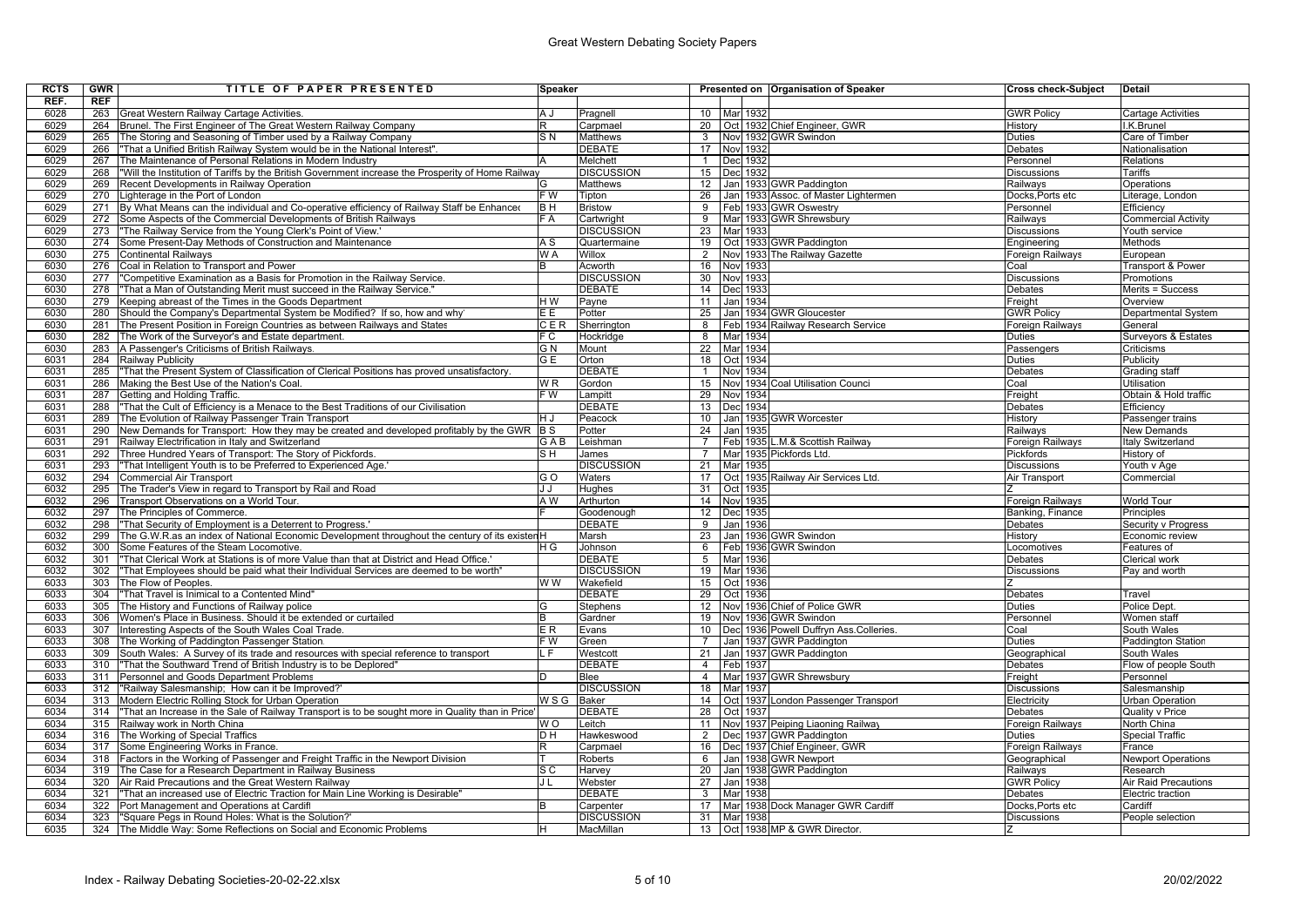| <b>RCTS</b>  | <b>GWR</b> | TITLE OF PAPER PRESENTED                                                                         | Speaker          |                       |                  |                 |          | Presented on Organisation of Speaker                                     | <b>Cross check-Subject</b> | <b>Detail</b>                          |
|--------------|------------|--------------------------------------------------------------------------------------------------|------------------|-----------------------|------------------|-----------------|----------|--------------------------------------------------------------------------|----------------------------|----------------------------------------|
| REF.         | REF        |                                                                                                  |                  |                       |                  |                 |          |                                                                          |                            |                                        |
| 6035         |            | 325 Experiences of a Railway Engineer in West Africa                                             | D G              | Heslop                |                  |                 |          | 27 Oct 1938 GWR Paddington                                               | Foreign Railwavs           | <b>West Africa</b>                     |
| 6035         | 326        | "That Railway Facilities are not sufficiently flexible to meet the requirements of the Public    |                  | <b>DEBATE</b>         | 10 <sup>1</sup>  |                 | Nov 1938 |                                                                          | Debates                    | Flexibility                            |
| 6035         |            | 327 The Working of a Main Line Signalmar                                                         |                  | Honeybone             | $\mathbf{1}$     |                 |          | Dec 1938 GWR Paddington                                                  | Duties                     | Signalman                              |
| 6035         | 328        | Catering by Land and Sea.                                                                        | RAP              | Setterfield           | 15 <sup>15</sup> |                 |          | Dec 1938 GWR Paddington                                                  | Duties                     | Catering                               |
| 6035         | 329        | "That the desire for Speed in Modern Life is to be Deplored'                                     |                  | <b>DEBATE</b>         | 12               |                 | Jan 1939 |                                                                          | Debates                    | Desire for speed                       |
| 6035         | 330        | My Indian Visit: A Pictorial Survey                                                              | R                | Carpmael              | 26               |                 |          | Jan 1939 Chief Engineer, GWR                                             | Foreign Railways           | India                                  |
| 6035         | 331        | "The Criteria of an Efficient Railway System'                                                    |                  | <b>DISCUSSION</b>     | 9                | Feb 1939        |          |                                                                          | Discussions                | Efficiency                             |
| 6035         | 332        | Road Transport Operation from the Engineer's point of View                                       | A E C            | Dent                  | $\overline{2}$   |                 | Mar 1939 |                                                                          | <b>Duties</b>              | Road Transport                         |
| 6035         | 333        | "That the Opportunities afforded to Youth are Inadequate to its Capabilities                     |                  | <b>DEBATE</b>         | 16               |                 | Mar 1939 |                                                                          | Debates                    | Youth opportunities                    |
| 6036         | 334        | Coal as a Transport Problem.                                                                     | HН               | <b>Phillips</b>       |                  |                 |          | 31 Oct 1946 GWR Cardiff                                                  | Coal                       | Transport problem                      |
| 6036         | 335        | Work of a Main-line Engineman                                                                    |                  | Cameron               | 21               |                 |          | Nov 1946 GWR Swindon                                                     | Duties                     | Main line enginemar                    |
| 6036         | 336        | Industrial Psychology                                                                            | J M              | Fraser                | 12               |                 |          | Dec 1946 Nat. Inst. Of Industrial Psychology                             | Personnel                  | Psychology                             |
| 6036         | 337        | Maintenance of Civil Engineering Works at South Wales Ports                                      | $\overline{R}$ H | Edwards               | 9                |                 |          | Jan 1947 GWR Barry                                                       | Docks, Ports etc           | <b>Engineering S.Wales</b>             |
| 6036         | 338        | The Working of a Locomotive Shed.                                                                | НG               | Kerry                 | 30               |                 | Jan 1947 |                                                                          | Duties                     | Locomotive Shed                        |
| 6036         | 339        | Railway Wagons: Their Supply and Demand                                                          | TН               | Hollingsworth         |                  | 20   Feb   1947 |          |                                                                          | Freight                    | Useage of wagons                       |
| 6036         | 340        | Railway traffic Operation on the London Passenger Transport Board                                | НT               | Hutchings             |                  |                 |          | 13 Mar 1947 London Passenger Transport                                   | London Transport           | Rail traffic                           |
|              | 341        | The Trade of the Port of Cardiff                                                                 | DG               | Hoppins               | 16               |                 |          | Oct   1947 Dock Manager Cardiff & Penarth                                |                            |                                        |
| 6037         | 346        | Zonal Collection & Delivery: its Aims and Achievements                                           |                  | Cornish               |                  |                 |          | Jan 1948 Ass. To Chief Goods Mang                                        | Freight                    | <b>Zonal Collection</b>                |
| 6037         | 347        | Modern Power Signalling                                                                          | J F H            | Tyler                 | $\overline{22}$  |                 |          | Jan 1948 British Railways (W)                                            | Signalling                 | Power Boxes                            |
| 6037         | 348        | Some Aspects of the working of the Birmingham Traffic Division.                                  | A V R            | <b>Brown</b>          | 29               |                 |          | Jan 1948 Div. Supt. Birmingham S.H.                                      | Duties                     | <b>Birmingham Traffic</b>              |
| 6037         | 350        | The Compilation of the Passenger Timetable                                                       |                  | Edwards               |                  |                 |          | 26 Feb 1948 British Railways (W)                                         | <b>Duties</b>              | Timetables                             |
| 6038         | 352        | Problems of Nationalised Industries.                                                             | L J              | Callaghan             | $\overline{7}$   |                 |          | Oct 1948 PS to Ministry of Transport                                     | 7                          |                                        |
| 6038         | 353        | The Work of a District Goods Manager.                                                            |                  | <b>Bolton</b>         | 21               |                 |          | Oct 1948 BR(W) Bristol                                                   | <b>Duties</b>              | Dist. Goods Manager                    |
| 6038         | 354        | Freight Marshalling Yard Operations                                                              | A <sub>1</sub>   | Clifford              | $\overline{4}$   |                 |          | Nov 1948 BR(W)                                                           | Freight                    | Marshalling                            |
| 6038         | 355        | Road Transport: The New Regime.                                                                  |                  | Elliott               | 18               |                 |          | Nov 1948 Road Transport Executive                                        | Road Transport             |                                        |
| 6038         | 357        | Modern Permanent Way Maintenance                                                                 | ΑN               | <b>Butland</b>        | 16               |                 |          | Dec 1948 Div. Engineer, Taunton                                          | Duties                     | Permanent Way                          |
| 6038         | 358        | The Provision and Working of Coaching Stock.                                                     | C W              | Powell                | 6                |                 |          | Jan 1949 Div.Supt.London, BR(W)                                          | Duties                     | Coaching Stock                         |
| 6038         | 359        | Staff Welfare on the Railways.                                                                   | C A              | Humphries             | 20               |                 |          | Jan 1949 Welfare Officer BR(W)                                           | Personnel                  | <b>State Welfare</b>                   |
| 6038         | 360        | Gas Jets and Gas Turbines for Railway Traction.                                                  | A W J            | Dymond                | 17               |                 |          | Feb 1949 Ass.to CME BR(W)                                                | Gas                        | Railway use                            |
| 6038         | 361        | The Work of the British Transport Commission                                                     | <b>MGR</b>       | Beevor                | 3                |                 |          | Mar 1949 Chf. Sec. To B.T.C                                              | <b>Duties</b>              | <b>B.T.Commission</b>                  |
| 6038         | 363        | The Contribution which is necessary from Railwayman towards an Efficient and Economical BI W H   |                  | Roper                 | 31               |                 |          | Mar 1949 Newport Stn. BR(W)                                              | Personnel                  | Staff contribution                     |
| 6039         | 364        | Transport as an Integrated Public Service.                                                       |                  | Hircomb               | 6                |                 |          | Oct 1949 British Transport Commission                                    |                            |                                        |
| 6039         | 365        | The History of the Permanent Way                                                                 | E C              | Cookson               | 20               |                 | Oct 1949 |                                                                          | History                    | Permanent Way                          |
| 6039         | 366        | "Brains Trust"                                                                                   |                  | QUIZ                  | 3                |                 |          | Nov 1949 (no paper printed in book)                                      |                            |                                        |
| 6039         | 367        | The Use of Statistics in the Measurement of Efficiency in Transport                              |                  | Smallpeice            | 17               |                 |          | Nov 1949 British Transport Commission                                    | Banking, Finance           | Use of statistics                      |
| 6039         | 368        | The Use and Transport of Radio Isotopes produced at the Atomic Energy Research Establishme       |                  | Seligman              | $\overline{1}$   |                 |          | Dec 1949 Atomic Energy Research, Harwell                                 | Atomic Research            | Transportation                         |
| 6039         | 369        | Railway Communications                                                                           | CА               | <b>Browne</b>         | 15               |                 |          | Dec 1949 Western Region Paddington                                       | Communications             | Railway use                            |
| 6039         | 370        | Claims and their Prevention                                                                      | HW               | Howard                | 5 <sup>5</sup>   |                 |          | Jan 1950 Western Region Paddington                                       | Claims                     | Prevention                             |
| 6039         | 371        | Railways and the Public                                                                          |                  | Crump                 | 19               |                 |          | Jan 1950 The Sunday Times                                                | Railways                   | Publics view                           |
| 6039         | 372        | "Abolition of Railways and the Conversion of tracks to Motorways                                 |                  | <b>DEBATE</b>         |                  | 2 Feb 1950      |          |                                                                          | <b>Debates</b>             | Rail v Motorways                       |
| 6039         | 373        | The Work of a Large Passenger Station.                                                           | W T              | Geden                 |                  |                 |          | 16   Feb   1950 Station Master Paddington                                | <b>Duties</b>              | Large Passenger Stn                    |
| 6039         | 374        | Canada and its Railways                                                                          | JB               | Thom                  | $\overline{2}$   |                 |          | Mar 1950 Canadian National Railways                                      | Foreign Railways           | Canada                                 |
| 6039         | 375        | Passenger Service Problems Abroad and at Home                                                    | CER              | Sherrington           |                  | 16 Mar 1950     |          |                                                                          | Passenger                  | Service problems                       |
| 6039         | 376        | "The Place of Tradition in the Railway Service"                                                  |                  | <b>DISCUSSION</b>     | 30 <sup>2</sup>  | Mar 1950        |          |                                                                          | Discussions                | Tradition                              |
| 6040         | 377        | The Development of Passenger and Parcels traffic.                                                | HTG              | Miller                | $\overline{2}$   |                 | Nov 1950 |                                                                          | History                    | Pasenger & Parcels                     |
| 6040         |            | 378 British Internal Air Services Post War Development.                                          | G O              | Waters                | 16               |                 |          | Nov 1950 British European Airways                                        | Air Transport              | Post War                               |
| 6040         | 379        | Men and Ideas.                                                                                   | НE               | Merritt               | 30 <sup>2</sup>  |                 |          | Nov 1950 British Transport Commission                                    |                            |                                        |
| 6040         | 380        | The Erection and Reconstruction of Large Railway Bridges                                         | PSA              | Berridge              | $\overline{4}$   |                 | Jan 1951 |                                                                          | Engineering                | Railway Bridges                        |
| 6040         | 381        | The Modernisation of Freight Station Working                                                     |                  | Grundy                | 18               |                 | Jan 1951 |                                                                          | Freight                    | Stn.Modernisation                      |
| 6040         | 382        | The Design and Construction of Rolling Stock                                                     |                  | Randle                | $\mathbf{1}$     |                 | Feb 1951 |                                                                          | Carriages                  | <b>Design Construction</b>             |
| 6040         | 383        | Notes on a Visit to the U.S.A.                                                                   | S G              | Hearn                 | $\overline{1}$   |                 | Mar 1951 |                                                                          | Foreign Railways           | U.S.A                                  |
| 6040         | 384        | "By What means can the Net revenue of the British Railways be improved in present circumstan J E |                  | Lloyd                 | 15               |                 |          | Mar 1951 Western Region Oxford                                           | Banking, Finance           | Revenue review                         |
| 6041         | 385        | Integration of Transport in Northern Ireland                                                     | F A              | Pope                  | $\overline{4}$   | Oct             |          | 1951 British Transport Commission                                        | Foreign Railways           | Northern Ireland                       |
| 6041         | 386        | The Work of the Railway Chemist.                                                                 |                  | Robins                | 18               |                 |          | Oct 1951 Ass. Chief Chemist Swindon                                      | <b>Duties</b>              | Chemist                                |
| 6041<br>6041 | 387        | Town Planning as it affects the Western Region                                                   | R G              | Henbest               | 15               |                 |          | Nov 1951 Estate Surveyor BR(W)                                           | Legal                      | Town Planning                          |
|              | 388        | The Working of Special Traffic by Passenger Train.                                               | R J              | <b>Hill</b>           | $\mathbf{3}$     |                 |          | Jan 1952 B.Rail Western Region                                           | <b>Duties</b>              | <b>Special Traffic</b>                 |
| 6041<br>6041 | 389<br>390 | Modern Methods of Storekeeping<br>The Work of the Motive Power Department.                       | ΗR<br>W N        | Webb<br>Pellow        | 17<br>31         |                 |          | Jan 1952 Stores Superintendent BR(W)                                     | Duties<br><b>Duties</b>    | Storekeeping                           |
| 6041         | 391        |                                                                                                  |                  |                       |                  |                 |          | Jan 1952 Motive Power Supt. BR(W)<br>14   Feb 1952 B.Rail Western Region | Coal                       | Motive Power Depot<br>Effect on BR (W) |
| 6041         | 392        | The Coal Industry and the Western Region<br>Architecture and the Railways                        | HEB              | Havers<br>Cavanagh    | 28               |                 |          | Feb 1952 B.Rail Western Region                                           | History                    | Architecture                           |
| 6041         | 393        | The Changing Pattern of Railway Transport                                                        | TН               |                       |                  |                 |          | 13 Mar 1952 British Rail Scottish Region                                 |                            |                                        |
| 6042         |            | 394 The Port of London Authority                                                                 | L E I            | Hollingsworth<br>Ford |                  |                 |          |                                                                          | Docks.Ports etc            | London                                 |
|              |            |                                                                                                  |                  |                       |                  |                 |          | 2   Oct   1952   Port of London Authority                                |                            |                                        |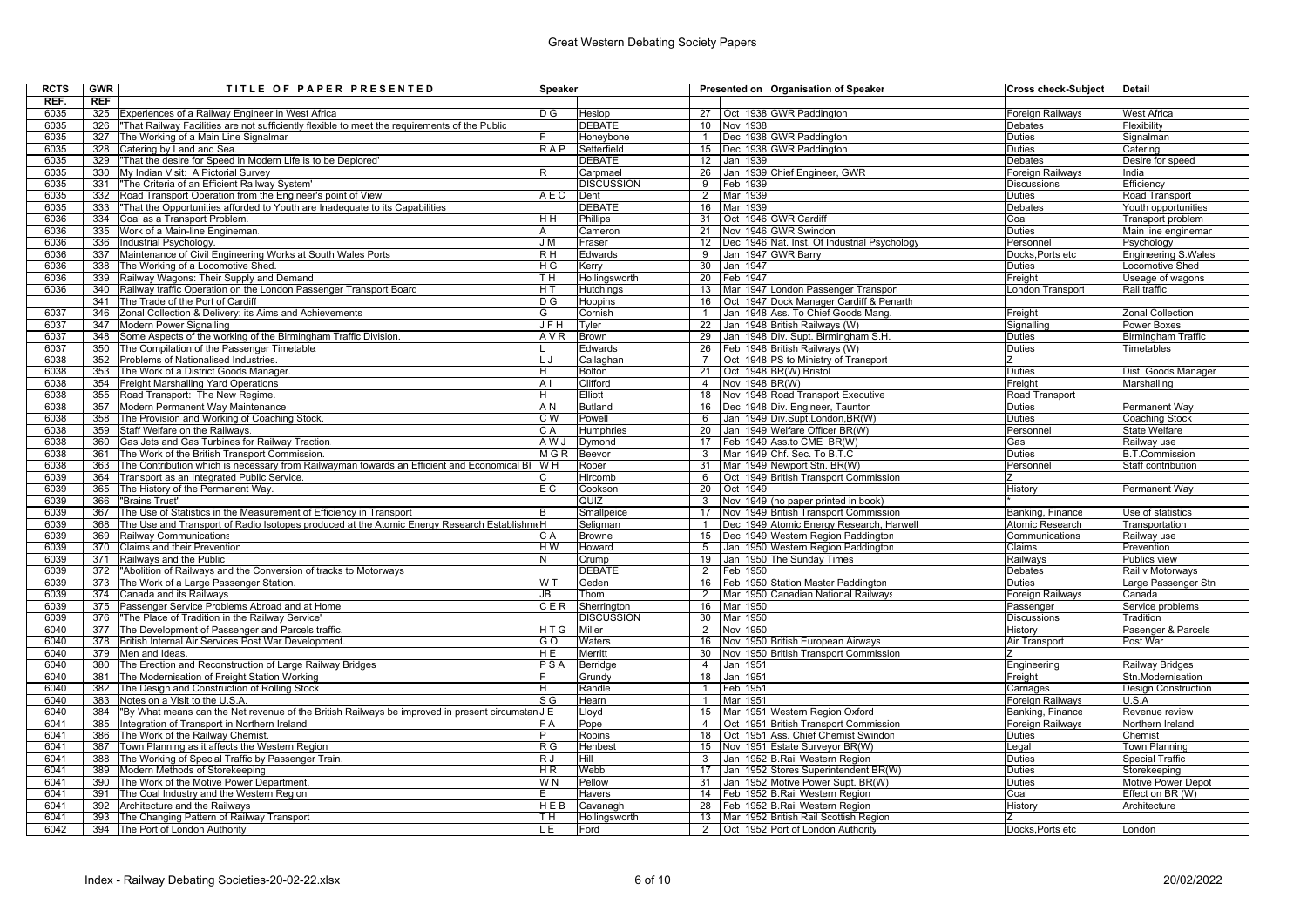| <b>RCTS</b> | GWR | TITLE OF PAPER PRESENTED                                                                    | Speaker                    |                 |                 |                  | Presented on Organisation of Speaker                | <b>Cross check-Subject</b> | <b>Detail</b>               |
|-------------|-----|---------------------------------------------------------------------------------------------|----------------------------|-----------------|-----------------|------------------|-----------------------------------------------------|----------------------------|-----------------------------|
| REF.        | REF |                                                                                             |                            |                 |                 |                  |                                                     |                            |                             |
| 6042        |     | 395 Costing Road and Rail Traffic.                                                          | A W                        | Tait            |                 |                  | 16 Oct 1952 Dir. Of Costing B.T.C                   | Banking, Finance           | Costina                     |
| 6042        | 396 | Some Aspects of Freight and Terminal Working.                                               | H V                        | Wilson          | 13              |                  | Nov 1952 British Railways (W)                       | Freight                    | <b>Terminal Working</b>     |
| 6042        | 397 | What Mechanisation means to Civil Engineer's Department                                     | A G                        | Ticehurst       | 27              |                  | Nov 1952 Ass. To Civil Engineer BR                  | Engineering                | Mechanisation               |
| 6042        |     | 398 Management Today and Tomorrow.                                                          | FCJ                        | Hooper          | 11              |                  | Dec 1952 Schweppes Ltd                              | $\overline{z}$             |                             |
| 6042        | 399 | Some Principles and Practices of Railway Operation                                          | . W                        | Ibbotson        | $\mathbf{1}$    |                  | Jan 1953 Ass.to Operating Supt. BR                  | <b>GWR Policy</b>          | <b>Principles Practices</b> |
| 6042        | 400 | The Relationship of the Nationalised Industries to the Legislature                          |                            | Heald           | $\overline{22}$ |                  | Jan 1953 The Attorney-General                       | Legal                      | Nationalised Indus.         |
| 6042        | 401 | Steel Company of Wales Developments at Port Talbot.                                         | W F                        | Cartwright      | 29              |                  | Jan 1953 Steel Company of Wales                     | Steel                      | Port Talbot review          |
| 6042        | 402 | The Work of the Road Motor Engineer's Department.                                           | G S                        | Hallidav        | $\overline{12}$ |                  | Feb 1953 British Railways (W)                       | <b>Duties</b>              | Road Motor Engineer         |
| 6042        | 403 | Locomotive Testing in the Fields of Design and Economic Operation                           | s o                        | EII             | 26              |                  | Feb 1953 BR. Swindon Works                          | Locomotives                | Testing                     |
| 6042        |     | 404 Survey of Western Region Areas                                                          | R H                        | Clark           | 12              | Mar 1953         |                                                     |                            |                             |
| 6043        | 405 | The Railways and the State.                                                                 | ΑT                         | Lennox-Boyd     | $\mathbf{1}$    |                  | Oct   1953 Minister of Transport                    |                            |                             |
| 6043        | 406 | History and Work of British Transport Commission Police.                                    | W B                        | Richards        | 15              |                  | Oct 1953 B T Commission Police Chief                | <b>B.T.C. Police</b>       | History                     |
| 6043        | 407 | The Work of an Engineering District.                                                        | s                          | <b>Stevens</b>  | 12              |                  | Nov 1953 District Engineer BR(W)                    | <b>Duties</b>              | Engineering District        |
| 6043        | 408 | Effect on the National Economy of Government Policy in Relation to Nationalisation & Contro | $S_{\mathsf{P}}$           | Chambers        | 10 <sup>1</sup> | Dec 1953 ICI Ltd |                                                     | Government                 | Economy                     |
| 6043        | 409 | The Importance of the South Wales Area to the Western Region.                               | H H                        | Swift           | $\overline{7}$  |                  | Jan 1954 Area Officer Sth. Wales BR(W)              | Geographical               | South Wales                 |
| 6043        | 410 | Railway Rates and Charges as Affected by the Transport Act, 1953                            | НD                         | Poole           | 18              |                  | <u>l Jan I 1954 British Railways Western Region</u> | Legal                      | Rates 1953 Act              |
| 6043        | 411 | Passenger Transport in London.                                                              | .<br>C                     | <b>Hawkins</b>  | 11              |                  | Feb 1954 London Transport Executive                 | London                     | Passenger Transport         |
| 6043        | 412 | Control of Expenditure on the British Railways                                              | F A                        | Dadge           | 25              |                  | Feb 1954 Ass. Accountant BR(W)                      | Banking, Finance           | Expenditure control         |
| 6043        |     | 413 Freight Rolling Stock Arrangements on British Railways                                  | AHJ                        | Turner          | 11              |                  | Mar 1954 British Transport Commission               | Freight                    | <b>Rolling Stock</b>        |
| 6043        | 414 | Impressions of a visit to Tasmania.                                                         | ΗH                         | <b>Phillips</b> | 25              |                  | Mar 1954 (no paper printed in book)                 | Foreign Railways           | Tasmania                    |
| 6044        |     | 415 Thoughts on Thinking.                                                                   | CК                         | <b>Bird</b>     | $\mathbf{1}$    |                  | Oct 1954 Chief Regional Man. BR(E)                  |                            |                             |
| 6044        |     | 416 The Railway Medical Service                                                             | $\overline{\text{c} \top}$ | Newnham         | $\overline{4}$  |                  | Nov 1954 Regional Medical Off. BR(W                 | <b>Duties</b>              | <b>Medical Service</b>      |
| 6044        | 417 | The Stock Exchange and the Railways                                                         | FR                         | <b>Althaus</b>  | 18              |                  | Nov 1954 Stock Exchange member                      | Banking, Finance           | <b>Stock Exchange</b>       |
| 6044        | 418 | Unilever-- From Raw Materials to Finished Product                                           | JF.                        | Knight          | 16              |                  | Dec 1954 Unilever Ltd                               | <b>Unilever Ltd</b>        | Production                  |
| 6044        | 419 | The History and Work of the Railway Inspectorate                                            | CA                         | Langley         | 20              |                  | Jan 1955 Ministry of Transport                      | History                    | Railway Inspectorate        |
| 6044        | 420 | Fifty Years of Railway Commercial Development                                               | A C B                      | Pickford        | $\overline{3}$  |                  | Mar 1955 Chief Commercial Mang. W                   |                            |                             |
| 6044        | 421 | Severn Tunnel and its Pumping Engines                                                       | T C                        | Stephens        | 24              |                  | Mar 1955 Manager of Sudbrook P.Stn                  | Severn Tunnel              | <b>Pumoing Engines</b>      |
| 6045        | 422 | The Modernisation Plan                                                                      | JCL                        | Train           | 6               |                  | Oct 1955 B.T.Commission                             |                            |                             |
| 6045        | 423 | Experiments & Developments in the Chief Civil Engineer's Laboratory                         | DL                         | <b>Bartlett</b> | 3               | Nov 1955         |                                                     | <b>Duties</b>              | Civil Engineers Lab.        |
| 6045        | 424 | Insurance -- An Ally of the Transport Industry                                              | ΑB                         | Stewart         | 24              |                  | Nov 1955 Lloyds member                              | Banking, Finance           | Insurance                   |
| 6045        | 425 | Electronics in the Office & Elsewhere.                                                      | W H                        | Sargent         | 15              | Dec 1955         |                                                     | Electronics                | Office & Elsewhere          |
| 6045        | 426 | The Activities of the British Overseas Airways Corporation                                  | O P                        | Jones           | 5 <sup>5</sup>  |                  | Jan 1956 B.O.A.C.                                   | Air Transport              | B.O.A.C                     |
| 6045        | 427 | Catering and the Railway Passenger                                                          | EΚ                         | Portman-Dixon   | 19              |                  | Jan 1956 British Transport Hotels                   | <b>Duties</b>              | Catering                    |
| 6045        |     | 428 The B.T.C. (Railway Merchandise) Charges Scheme                                         | J R                        | Pike            | $\mathbf{1}$    | Mar 1956         |                                                     | Banking, Finance           | <b>Freight Charges</b>      |
| 6045        |     | 429 An Introduction to Rhodesia.                                                            | S G                        | Ward            | 22              | Mar 1956         |                                                     | <b>Foreign Railways</b>    | Rhodesia                    |
| 6045        | 430 | Old London's Bridges.                                                                       | R A                        | Manthei         | 12              | Apr 1956         |                                                     | History                    | Old London Bridges          |
| 6046        |     | 431 Some aspects of the Motor Industry.                                                     | $\overline{\mathsf{RF}}$   | Hanks           | $\overline{4}$  |                  | Oct 1956 B.T.Commission                             | Motor Industry             |                             |
| 6046        | 432 | The Photographic Section in the Chief Civil Engineer's Office                               | СJ                         | Thompson        | 18              | Oct 1956         |                                                     | <b>Duties</b>              | Photographic Dept           |
| 6046        | 433 | Banking and its Aid to Transport.                                                           | E O                        | Baker           | 15              |                  | Nov 1956 Midland Bank                               | Banking, Finance           | Aid to Transport            |
| 6046        |     | 434 The Implications of the Railway Modernisation Plan                                      | н                          | Watkinson       | 13              |                  | Dec 1956 Minister of Transport                      | Government                 | <b>Modernisation Plan</b>   |
| 6046        |     | 435 Productivity and Communications                                                         | DG                         | Hutton          | 17              |                  | Jan 1957 Hutton Economic Ltd                        |                            |                             |
| 6046        | 436 | Underground Railways in North West Europe                                                   | T D                        | Maxwell         | 31              |                  | Jan 1957 London Transport                           | Foreign Railways           | N.W.Europe                  |
| 6046        | 437 | Problems and Prospects in British Air Transport.                                            | $\overline{P}$ G           | Masefield       | $\overline{14}$ |                  | Feb 1957 Bristol Aircraft Ltd.                      | <b>Air Transport</b>       | Problems & Prospects        |
| 6046        | 438 | Mechanisation in the Commercial Department                                                  | AΕ                         | Flaxman         | 21              | Feb 1957         |                                                     | <b>Commercial Dept</b>     | Mechanisation               |
| 6046        |     | 439 Oil -- From Prospector to User.                                                         | J D                        | Pull            | 21              | Mar 1957 Shell   |                                                     | Oil                        | Overview                    |
| 6047        |     | 440 The Railways and Railwaymen as seen by Industry                                         | A                          | Chamberlain     | 3 <sup>1</sup>  |                  | Oct 1957 BTC Western Area                           | $\overline{z}$             |                             |
| 6047        | 441 | The Running of the Track Testing Car on the Western Region                                  |                            | Rees            | 17              |                  | Oct   1957 BR Chief Civil Engineer Office           | <b>Duties</b>              | <b>Track Testing Car</b>    |
| 6047        | 442 | A History of Railway Signalling                                                             | C M                        | De V Le Sueur   | 31              |                  | Oct 1957 Reading Signal Works                       | Signalling                 | History of                  |
| 6047        | 443 | The Press and the Public.                                                                   | C                          | Eade            | 14              |                  | Nov 1957 Associated Newspapers Ltd.                 |                            |                             |
| 6047        | 444 | A Visit to the United States of America.                                                    | J R                        | Hammond         | 12              |                  | Dec 1957 B.T. Commission                            | Foreign Railways           | America                     |
| 6047        | 445 | London Airport.                                                                             | M G                        | Housego         | 23              |                  | Jan 1958 P.R.O London Airport                       | Air Transport              | London Airport              |
| 6047        | 446 | Continental Railways and Tourism                                                            | C.                         | Holt            | 6               |                  | Feb 1958 Thomas Cook & Sons Ltd                     | Foreign Railways           | European                    |
| 6047        | 447 | Selling Transport in the New Railway Age                                                    | s c                        | Harvey          | 20              |                  | Feb 1958 British Railways (W)                       |                            |                             |
| 6047        | 448 | Work Study.                                                                                 | K G                        | Kenrick         | 6               |                  | Mar 1958 Associated Industrial Cons.                | Personnel                  | Work Study                  |
|             |     | 449 Human Relations in Productivity - The Spirit of Service                                 |                            | Rvan            | 16              |                  | Oct 1958 B.T. Commission                            |                            |                             |
| 6048        | 450 | St. Mary's Hospital and Paddington                                                          | A                          | Dickson-Wright  | 30              |                  | Oct 1958 Surgeon, St. Mary's Hosp.                  | St. Mary's Hospital        | History                     |
| 6048        | 451 | Transport Problems in East Africa.                                                          | А                          | Kirby           | 13              |                  | Nov 1958 Commissioner for East Africa               | Foreign Railways           | East Africa                 |
| 6048        |     | 452 Coal Transport in 1958                                                                  | WL                         | Kelly           | 27              |                  | Nov 1958 National Coal Board                        |                            |                             |
|             | 453 | Modernisation and its Effects on the Operating Departmen                                    | GER                        | Penney          | 8               |                  | Jan 1959 British Railways (W)                       |                            |                             |
|             | 454 | Distribution of Bananas By Railway                                                          | ER.                        | Gooding         | 22              |                  | Jan 1959 Elder Fyffes & Co.                         |                            |                             |
| 6048        |     | 455 Dieselisation--- Problems, Prospects and Progress.                                      | R A                        | Smeddle         | 19              |                  | Feb 1959 C.M.E.E. British Rail                      | Dieselisation              | Overview                    |
| 6048        |     | 456 I.K. Brunel-- The man and his work.                                                     | A                          | Quartermaine    |                 |                  | 5 Mar 1959 Chief Engineer, BR(W)                    | History                    | I.K.Brunel                  |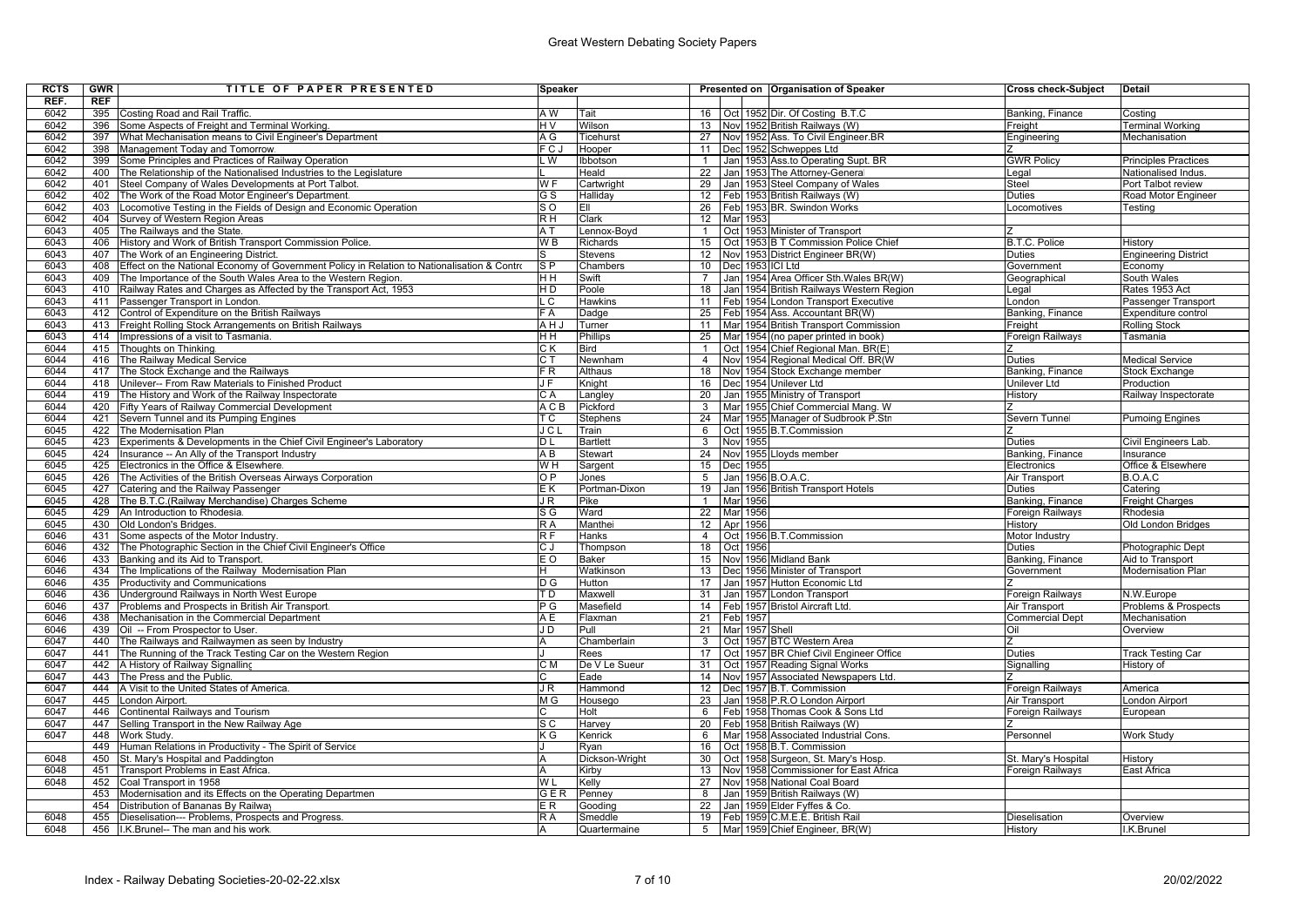## Great Western Debating Society Papers

| <b>RCTS</b> | <b>GWR</b> | TITLE OF PAPER PRESENTED                                                    | <b>Speaker</b> |                       |                 |  |             | Presented on Organisation of Speaker          | <b>Cross check-Subject</b> | <b>Detail</b>             |
|-------------|------------|-----------------------------------------------------------------------------|----------------|-----------------------|-----------------|--|-------------|-----------------------------------------------|----------------------------|---------------------------|
| REF.        | REF        |                                                                             |                |                       |                 |  |             |                                               |                            |                           |
| 6049        |            | 457 Development of an Industry. The Story of T.Wall & Sons Ltd              | C <sub>W</sub> | Rodd                  |                 |  |             | 22 Oct 1959 B.T.Commission                    | Wall T. Ltd                | History                   |
| 6049        | 458        | Modernisation and Men                                                       | A R            | Dunbar                | 5               |  |             | Nov 1959 Manpower Adviser to B.T.C            |                            |                           |
| 6049        | 459        | Notes on a visit to the U.S.S.R.                                            | . W            | Ibbotson              | $\mathbf{3}$    |  | Dec 1959    |                                               | <b>Foreign Railways</b>    | U.S.S.R                   |
| 6049        | 460        | Modernisation Progress and Developments in the Civil Engineering Department | <b>MGR</b>     | Smith                 | $\overline{4}$  |  |             | Feb 1960 Chief Civil Engineer B.T.C           | Engineering                | <b>Modernisation Plan</b> |
| 6049        | 461        | <b>Traffic Problems and Progress.</b>                                       | A E            | Flaxman               | 18              |  |             | Feb 1960 Chief Freight Officer. B.T.C         |                            |                           |
| 6049        | 462        | The Port of Bristol and Railways.                                           | FD             | Arnev                 | 17              |  |             | Marl 1960 Port of Bristol Authority           | Docks.Ports etc            | <b>Bristol</b>            |
| 6050        | 464        | Modernisation and Developments in the Signal Engineering Department         | A A            | Cardani               |                 |  | 20 Oct 1960 |                                               | Signalling                 | <b>Modernisation Plan</b> |
| 6050        | 466        | The Work Of The B.T.C. Film Unit                                            |                | Ansty                 |                 |  |             | Decl 1960 Chief Officer (Films) B.T.C.        |                            |                           |
| 6050        |            | 467 Design and Transport.                                                   | TН             | Summerson             | 5               |  |             | Jan 1961 Design Panel B.T.C                   |                            |                           |
| 6050        |            | 468 The Way Ahead.                                                          |                | Wansbrough-Jones      | 19              |  |             | Jan 1961 Secretary General, B.T.C             |                            |                           |
| 6050        |            | 469   Dieselisation--- Planning and Progress                                | F D            | Pattisson             | $\overline{2}$  |  |             | Mar 1961 Research - Traffic H.Q.              | <b>Dieselisation</b>       | Planning & progress       |
| 6051        | 470        | "All Change".                                                               |                | Ratter                | $5^{\circ}$     |  |             | Oct 1961 Member, B.T.C                        |                            |                           |
|             | 471        | Freight Traffic on the Western Region                                       | . W            | Ibbotson              | 10 <sup>°</sup> |  |             | Oct 1961 Assistant General Manager (WR)       |                            |                           |
| 6051        |            | 473 Trinity House and its contribution to safety at sea                     |                | Rawlings-Smith        | 30              |  |             | Nov 1961 Trinity House                        | Docks.Ports etc            | <b>Trinity House</b>      |
| 6051        | 474        | Traffic Costing Today-- A Critical Appraisal.                               | G              | Dickinson             | $\overline{4}$  |  |             | Jan 1962 British Railways, Padd.              | Banking, Finance           | <b>Traffic Costing</b>    |
| 6051        |            | 475 Railways in a Changing World                                            |                | Elliott               | 18              |  |             | Jan 1962 Thomas Cook Ltd                      | Railways                   | Changes                   |
| 6051        |            | 476 Newport Multiple Aspect Signalling Scheme                               | A A            | Cardani               | 15              |  |             | Feb 1962 Chief Signal & Telegraph Engineer    |                            |                           |
| 6051        |            | 477 The Jodrell Bank Radio Telescope.                                       | HС             | Husband               |                 |  |             | Marl 1962 Husband & Co. Sheffield             | <b>Jodrell Bank</b>        |                           |
| 6052        |            | 486 Presidential Address                                                    | G F            | Fiennes               | 14              |  |             | Oct 1964 General Manager Western Region       |                            |                           |
|             | 489        | Training for Transport                                                      | M R            | Bonavia               | 18              |  | Feb 1965    |                                               |                            |                           |
|             | 490        | Iron & Steel Transport                                                      | A G            | Gilbertson            | 6               |  |             | Oct 1965 British Railways (WR)                |                            |                           |
| 6055        | 491        | Address                                                                     | Visc           | Montgomery Of Alamein | 10              |  |             | Mar 1966 Field Marshall Army                  |                            |                           |
| 6055        | 492        | Modern Track Maintenance                                                    | FRL            | Barnwell              |                 |  |             | 16 <b>IDec</b> 1965 Chief Civil Engineer (WR) |                            |                           |
| 6056        | 494        | Western Region Looks Ahead                                                  | - W I          | Ibbotson              | 20              |  |             | Oct I 1966 General Manager Western Region     |                            |                           |
| 6056        | 495        | The Immigration Service                                                     | <b>TWE</b>     | Roche                 | 15              |  |             | Decl 1966 Chief Immigration Officer Heathrow  |                            |                           |
|             |            | 496 Transport in Towns                                                      |                | Buchanan              |                 |  |             | 26 Jan 1967 Professor of Transport Studies    |                            |                           |
|             | 497        | Address                                                                     |                | Morris                | 16              |  |             | Nov 1967 Parliamentary sec. M.O.Transport     |                            |                           |
| 6057        | 498        | The Future of Railway Freight Traffic                                       | HС             | Sanderson             | 2               |  |             | Nov 1967 District Manager Bristol             |                            |                           |
|             | 499        | Forward in to the Seventies                                                 |                | Bonham-Carter         | 31              |  |             | Oct 1968 General Manager Western Region       |                            |                           |
|             |            | 500 Decimal Money                                                           | GL             | Nicholson             | $5^{\circ}$     |  |             | Dec 1968 British Railways Board               |                            |                           |
|             | 501        | The Modern Traveller - Our Customer                                         | CН             | Lott                  | 13              |  |             | Mar 1969 British Railways (WR)                |                            |                           |
| 6059        |            | 502 The Task Ahead                                                          | G              | Wilson                | 16              |  |             | Oct 1969 British Railways Board               |                            |                           |
| 6059        |            | 503 From Steam to Diesel.                                                   |                | Matthewson-Dick       | 6               |  |             | Nov 1969 Ass. Gen. Manager BR(W               | Railwavs                   | <b>Steam to Diesel</b>    |
|             | 505        | Railways in Retrospect                                                      | P D            | Gibson                |                 |  |             | 12 Feb 1970 Shell Mex Ltd                     |                            |                           |
|             | 506        | Towards Automated Railways                                                  |                | <b>Burrows</b>        |                 |  |             | 12 Mar 1970 British Railways (WR)             |                            |                           |
|             | 507        | Corporate Planning                                                          | J M W          | Bosworth              | 20              |  |             | Oct 1970 Vice Chairman B.R.B.                 |                            |                           |
| 6060        |            | 508 British Rail research Programme                                         |                | Jones                 |                 |  |             | 12 Novi 1970 British Railways Board           |                            |                           |
|             | 509        | Implications of British Steel Development Plans                             | PA             | Thompson              | 26              |  |             | Novl 1970 British Steel                       |                            |                           |
| 6060        | 510        | Passenger Travel in the Seventies.                                          | HС             | Sanderson             |                 |  |             | 11   Feb   1971 Ass. Gen. Manager BR(W)       | Railwavs                   | Travel in the 1970s       |
|             | 511        | Spain and it's Railways                                                     | H <sub>N</sub> | Todd                  | 25              |  |             | Feb 1971 Div. Manager London                  |                            |                           |
| 6060        |            | 512 Milestones in G.W.R. History.                                           | os             | Nock                  |                 |  |             | 18 Mar 1971 Railway Author                    | History                    | Milestones in GWR         |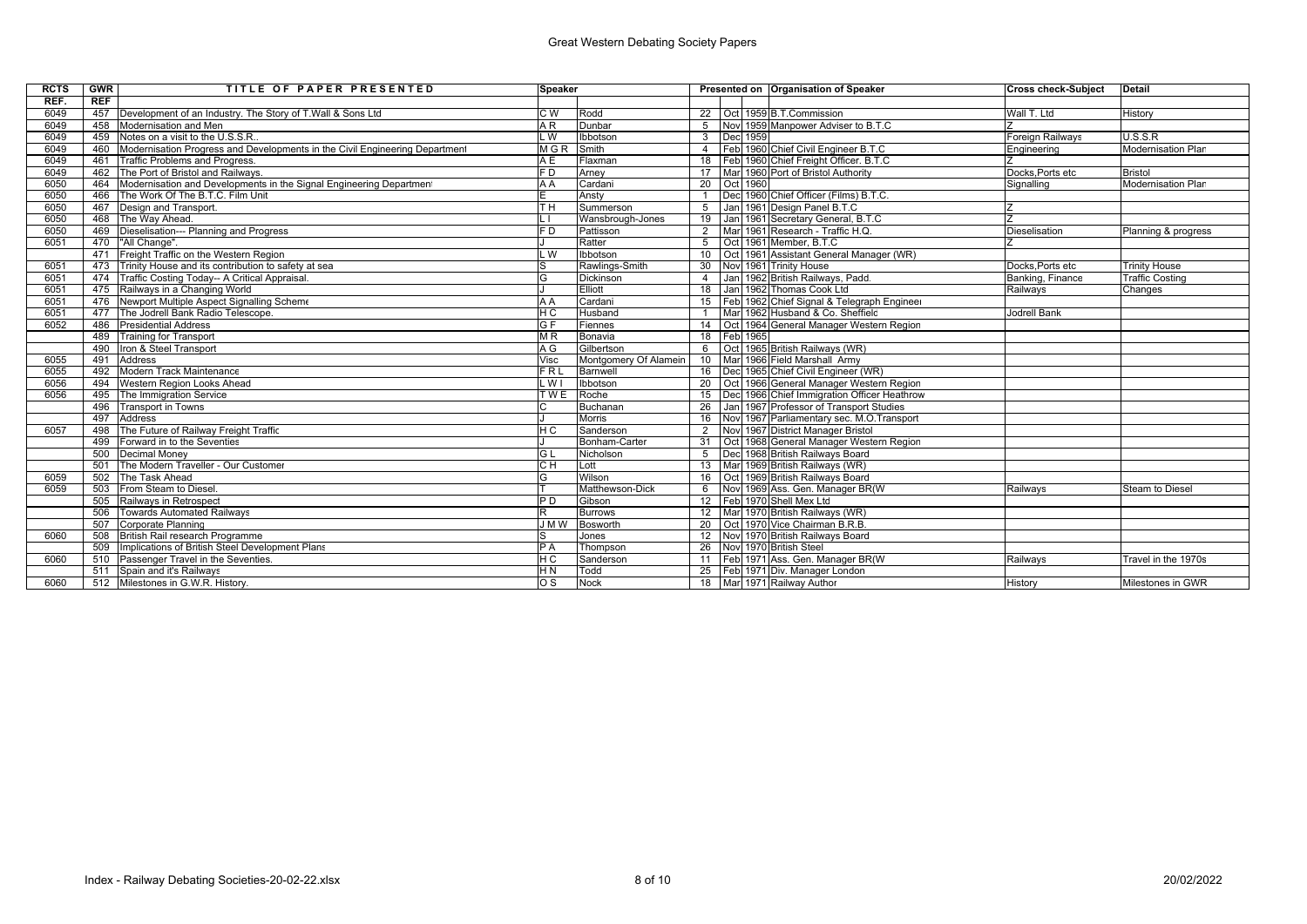## BR (LMR) Lecture Debating Society

|      |                      | Papers presented at British Railways (London Midland Region) Lecture & Debating Society.                                           |                                      |                         |                 |                     |      |                                                                                      |
|------|----------------------|------------------------------------------------------------------------------------------------------------------------------------|--------------------------------------|-------------------------|-----------------|---------------------|------|--------------------------------------------------------------------------------------|
|      |                      | DATE SEQUENCE OF PAPER READ                                                                                                        |                                      |                         |                 |                     |      |                                                                                      |
|      | <b>RCTS BR (LMR)</b> | TITLE OF PAPER PRESENTED                                                                                                           | <b>Speaker</b>                       |                         |                 | <b>Presented on</b> |      | <b>Organisation of Speaker</b>                                                       |
| REF. | <b>REF</b>           |                                                                                                                                    |                                      |                         |                 |                     |      |                                                                                      |
|      | 1                    | Planning The Electrification OF The Euston Main Line                                                                               | FL                                   | Lambert                 | 12              | Oct                 |      | 1961 Planning Officer, Euston                                                        |
|      | $\overline{c}$       | An Inlook At The Outlook In East Africa                                                                                            | Sir Arthur F                         | Kirby                   | 9               | Nov                 |      | 1961 Commissioner for East Africa                                                    |
|      | 3                    | The History And Work Of The Railway Inspectorate                                                                                   | <b>Brigadier CA</b>                  | _angley                 | $\overline{8}$  | Feb                 |      | 1962 Chief Inspecting Officer of Railways, Ministry of Transport                     |
| 6001 | 4                    | <b>Address</b>                                                                                                                     | НC                                   | Johnson                 | 8               | Mar                 |      | 1962 General Manager, London Midland Region, British Railways                        |
| 6001 | 5                    | A Year's Impressions                                                                                                               | P H                                  | Shirley                 | 11              | Oct                 |      | 1962 Member, British Transport Commission                                            |
| 6001 | 6                    | Leadership                                                                                                                         | <b>Field Marshal</b><br>The Viscount | Mongomery of<br>Alamein | $\overline{15}$ | Nov                 | 1962 |                                                                                      |
| 6001 | $\overline{7}$       | Plain Speaking And Plain Writing                                                                                                   | Dorian                               | Williams                | 10              | Jan                 |      | 1963 Assistant General Manager                                                       |
| 6001 | 8                    | Railways - 1963 And Onwards                                                                                                        | НC                                   | Johnson                 | 14              | Mar                 |      | 1963 General Manager, London Midland Region, British Railways                        |
| 6001 | 9                    | <b>Information And Decision</b>                                                                                                    | Sir Steuart                          | Mitchell                | 10              | Oct                 |      | 1963 Deputy Chairman, British Railways Board                                         |
| 6001 | 10                   | Current Problems Of The Metropolitan Police                                                                                        | Sir Joseph                           | Simpson                 | 14              | Jan                 |      | 1964 Commissioner, Metropolitan Police                                               |
| 6001 | 11                   | The Turn Of The Tide                                                                                                               | НC                                   | Johnson                 | 12              | Mar                 |      | 1964 Chairman and General Manager, London Midland Region,<br><b>British Railways</b> |
| 6001 | 12                   | Traffic In Towns                                                                                                                   | Professor Colin                      | Buchanan                | 23              | Mar                 |      | 1964 Professor of Transport, Imperial College of Science and<br>Technology           |
| 6001 | 13                   | The Future - Ours And The Railways                                                                                                 | F C                                  | Margetts                | $\overline{7}$  | Oct                 |      | 1964 Member, British Railways Board                                                  |
|      | 14                   | <b>British Shipping</b>                                                                                                            | <b>Sir Andrew</b>                    | Crichton                | 12              | Nov                 |      | 1964 Managing Director, P. and O. Navigation Company                                 |
| 6001 | 15                   | The New Government                                                                                                                 | John                                 | Beavan                  | 9               | Dec                 |      | 1964 Political Adviser, Daily Mirror Newspapers Ltd                                  |
| 6001 | 16                   | <b>Money Matters</b>                                                                                                               | НC                                   | Johnson                 | 11              | Mar                 |      | 1965 Chairman and General Manager, London Midland Region,<br><b>British Railways</b> |
| 6001 | 17                   | <b>British Railways Looks Forward</b>                                                                                              | S E                                  | Raymond                 | 14              | Oct                 |      | 1965 Chairman, British Railways Board                                                |
| 6001 | 18                   | <b>Address</b>                                                                                                                     | Sir Leonard                          | Cooke                   | 13              | Jan                 |      | 1966 President Co-operative Wholesale Society Ltd<br>Member, British Railways Board  |
| 6001 | 19                   | The Present Problems And Principal Prospects Of The<br>Netherlands Railways Ltd.                                                   | Ir. J                                | Lohmann                 | 11              | Feb                 |      | 1966 President, Netherlands Railways                                                 |
| 6001 | 20                   | Railwaymen of the Future                                                                                                           | H C                                  | Johnson                 | 10              | Mar                 |      | 1966 Chairman and General Manager, London Midland Region,<br><b>British Railwavs</b> |
| 6001 | 21                   | Where Britain Fails Economically                                                                                                   | Cyril                                | Lord                    | 12              | Oct                 |      | 1966 Chairman and Managing Director, Cyril Lord Ltd.                                 |
| 6001 | $\overline{22}$      | Tomorrow Begins At Breakfast                                                                                                       | Trevor                               | Evans                   | 8               | Dec                 |      | 1966 Industrial Editor, Daily Express                                                |
| 6001 | 23                   | Competition Between Two Forms Of Transport On Short Haul<br>Routes. With Particular Reference To The London/Manchester<br>Position | <b>Sir Anthony</b>                   | Milward                 | 11              | Jan                 |      | 1967 Chairman, BEA                                                                   |
| 6001 | 24                   | North Sea Exploration                                                                                                              | Dr J E                               | Smith                   | 9               | Feb                 |      | 1967 Shell International Petroleum Co. Ltd.                                          |
| 6001 | 25                   | Where Do We Go From Here?                                                                                                          | НC                                   | Johnson                 | 9               | Mar                 |      | 1967 Chairman and General Manager, London Midland Region,<br><b>British Railways</b> |
| 6001 | 26                   | Some Random Thoughts of a Manager on the Point of Retiring                                                                         | AD.                                  | Bonham-Carter           | 11              | Oct                 |      | 1967 Director, Unilever Ltd                                                          |
| 6001 | 27                   | Some Aspects of Working in a Mixed Economy                                                                                         | Lord Nelson                          | of Stafford             | 14              | Dec                 |      | 1967 Chairman and Chief Executive of the English Electric<br>Company Ltd             |
| 6001 | 28                   | The Changing Role of Management                                                                                                    | .F                                   | Neal                    | 11              | Jan                 |      | 1968 Member, British Railways Board                                                  |
| 6001 | 29                   | The Role of Trades Unions in a Changing World                                                                                      | Victor                               | Feather                 | 8               | Feb                 |      | 1968 Assistant General Secretary, Trades Union Congress                              |
| 6001 | 30                   | Has Britain a Future                                                                                                               | Michael                              | Shanks                  | 14              | Mar                 |      | 1968 The Times                                                                       |
| 6001 | 31                   | The Problems Facing The Ports                                                                                                      | Dudley                               | Perkins                 | 10              | Oct                 |      | 1968 Director-General, Port of London Authority                                      |
| 6001 | 32                   | The Taylor Woodrow Theme                                                                                                           | A J                                  | Hill                    | 9               | Jan                 |      | 1969 Deputy Chairman, Taylor Woodrow Ltd.                                            |